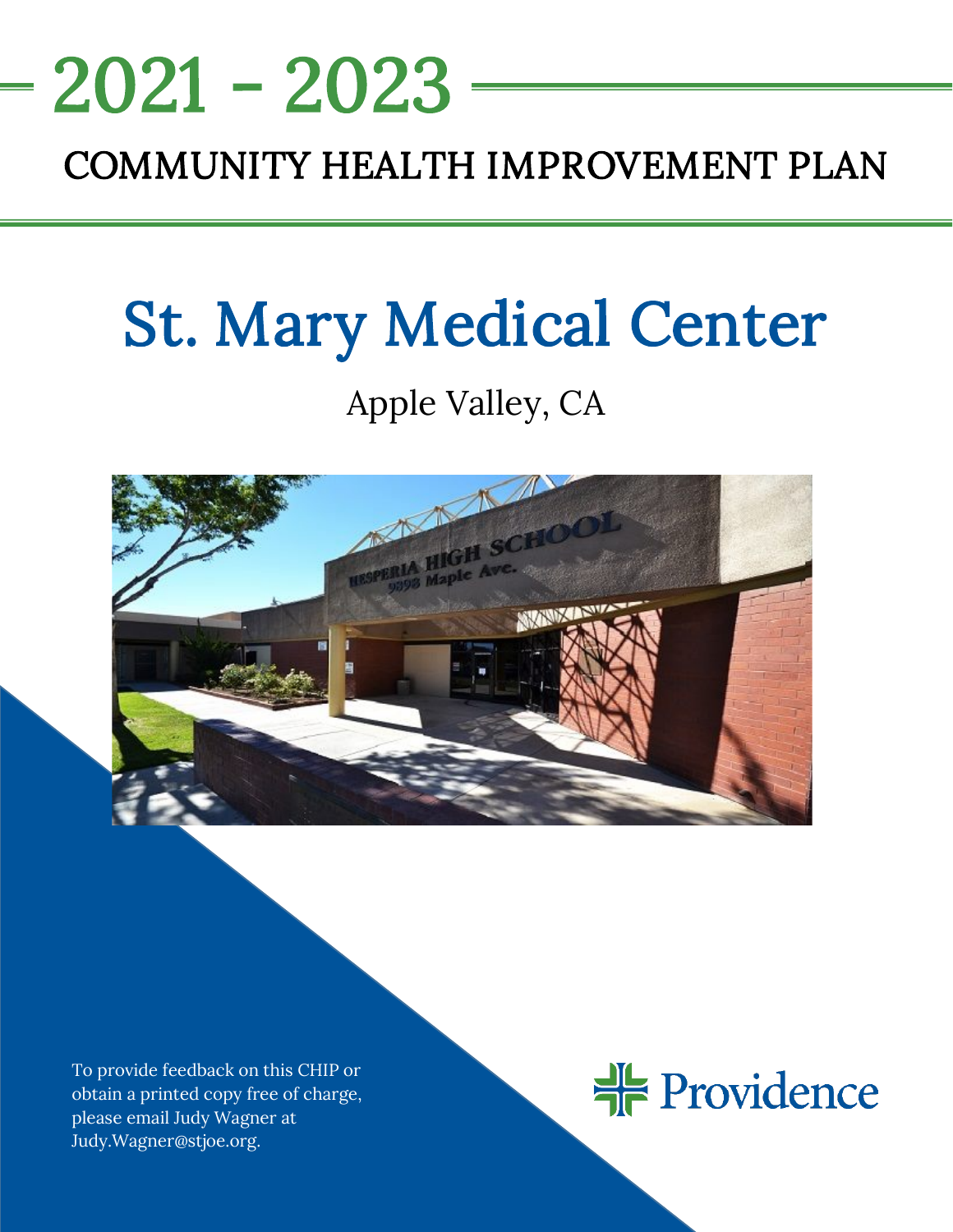## CONTENTS

| Providence St. Mary Medical Center's Community Health Improvement Plan Priorities 3    |
|----------------------------------------------------------------------------------------|
|                                                                                        |
|                                                                                        |
|                                                                                        |
|                                                                                        |
|                                                                                        |
|                                                                                        |
|                                                                                        |
|                                                                                        |
|                                                                                        |
|                                                                                        |
|                                                                                        |
|                                                                                        |
|                                                                                        |
|                                                                                        |
|                                                                                        |
| Addressing the Needs of the Community: 2021-2023 Key Community Benefit Initiatives and |
|                                                                                        |
|                                                                                        |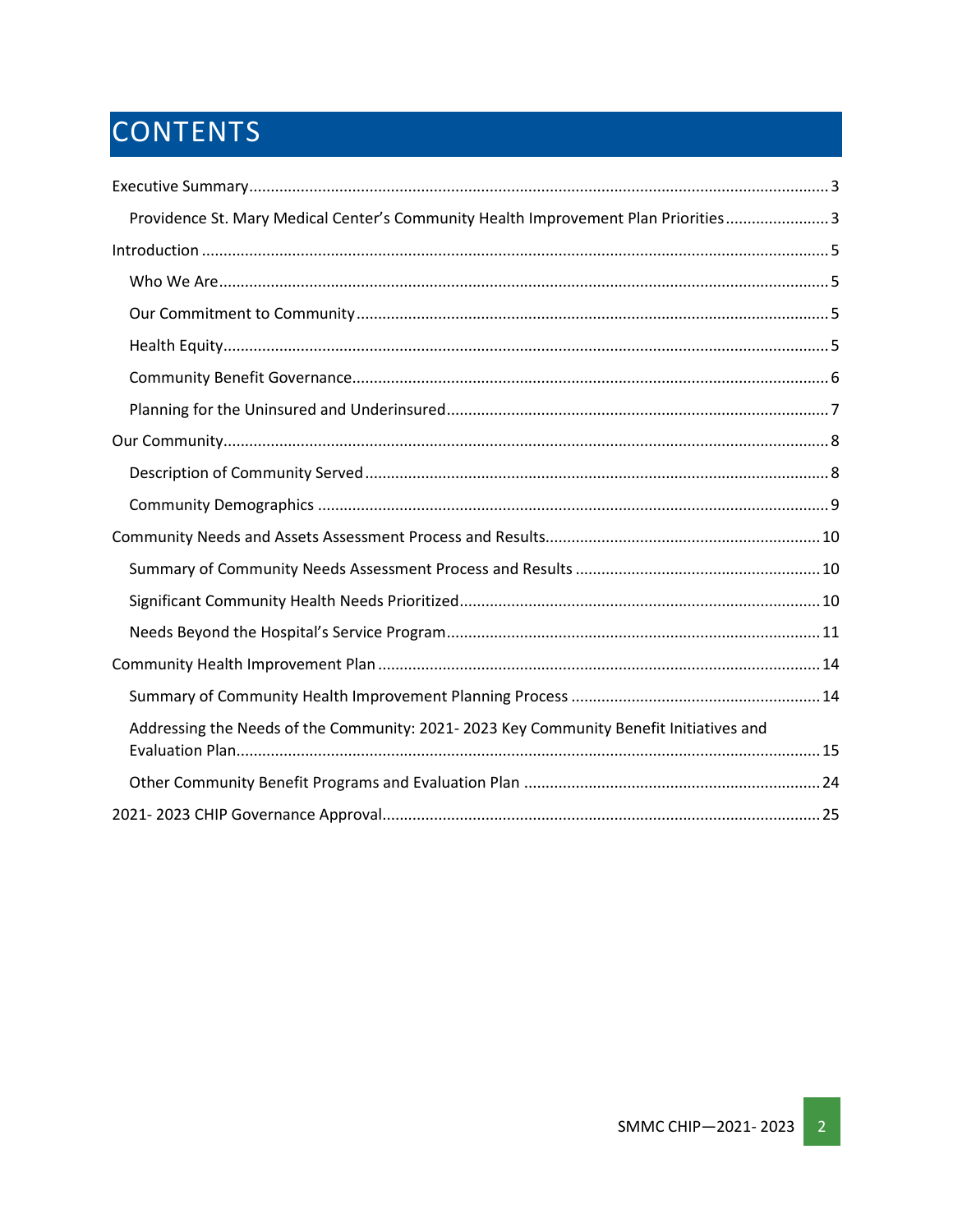## <span id="page-2-0"></span>EXECUTIVE SUMMARY

Providence continues its Mission of service in San Bernardino County through Providence St. Mary Medical Center (SMMC). SMMC is an acute-care hospital with 213 licensed beds, founded in 1956 and located in Apple Valley, CA. The hospital's service area is the High Desert region, part of San Bernardino County, including 373,422 people.

SMMC dedicates resources to improve the health and quality of life for the communities it serves, with special emphasis on the needs of the economically poor and vulnerable. During the most recent fiscal year, the hospital provided \$9,474,269 in Community Benefit in response to unmet needs.

The Community Health Needs Assessment (CHNA) is an opportunity for SMMC to engage the community every three years with the goal of better understanding community strengths and needs. The results of the CHNA are used to guide and inform efforts to better address the needs of the community. Through a mixed-methods approach, using quantitative and qualitative data, the CHNA process relied on several sources of information: state and national public health data, qualitative data from community resident and stakeholder survey findings from the Department of Public Health, County of San Bernardino, Community Vital Signs (CVS), and hospital utilization data.

## <span id="page-2-1"></span>Providence St. Mary Medical Center's Community Health Improvement Plan Priorities

As a result of the findings of our 2021 [CHNA](https://www.providence.org/about/annual-report/chna-and-chip-reports) and through a prioritization process aligned with our Mission, resources, and hospital strategic plan, SMMC will focus on the following areas for its 2021-2023 Community Benefit efforts:

#### PRIORITY 1: ACCESS TO CARE

Access to Care – Creating awareness of current services and advocate together with residents to increase or bring new services and outreach to high need neighborhoods.

#### PRIORITY 2: MENTAL HEALTH AND SUBSTANCE USE

Mental Health and Substance Use – Creating awareness and education regarding mental health and substance use, particularly among the Latino/a youth population, and ultimately bringing resources that address these in a meaningful and dignified way.

#### PRIORITY 3: HOMELESSNESS & HOUSING INSTABILITY

Homelessness and Housing Instability – Partnering in housing and services to support those experiencing homelessness to increase access to housing and meet the chronic health needs of populations experiencing homelessness.

#### PRIORITY 4: OBESITY

Obesity – Addressing access to healthy foods, creating more active communities, and addressing high rates of obesity and diabetes. Creating opportunities for physical activity and nutrition education.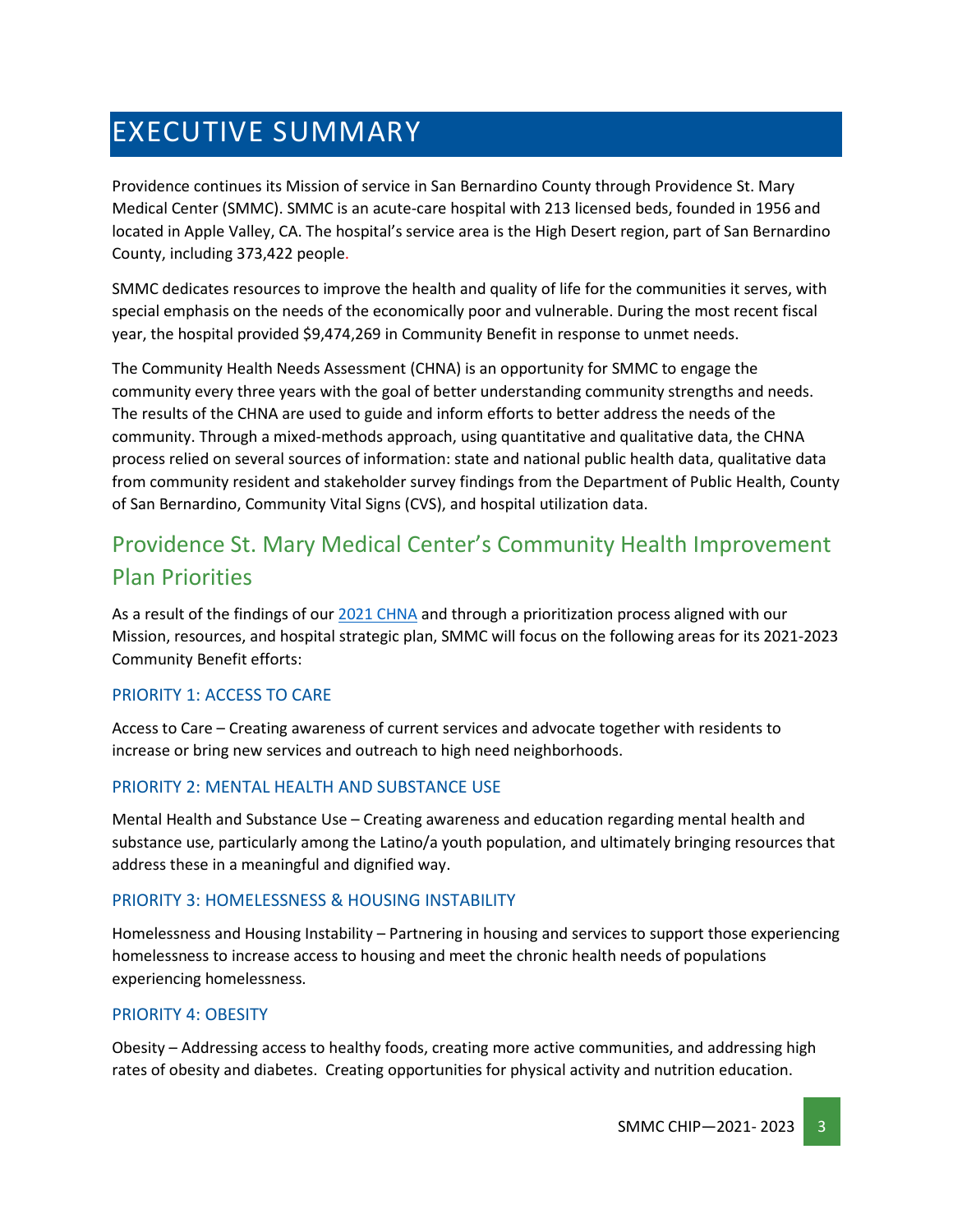Advocating for more supermarkets in neighborhoods with low incomes and increasing access to parks that will lead to healthier communities.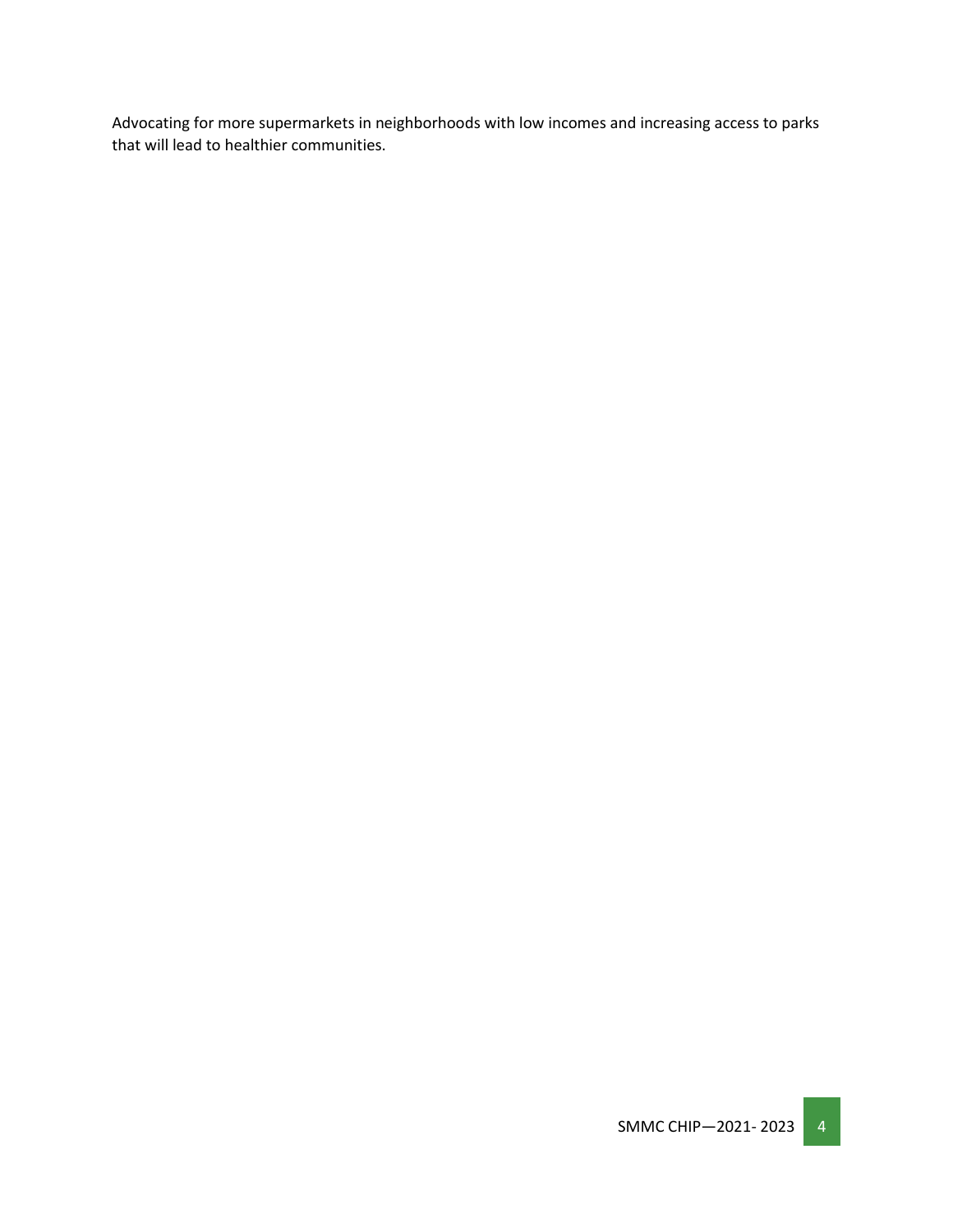## <span id="page-4-0"></span>INTRODUCTION

### <span id="page-4-1"></span>Who We Are

**Our Mission** As expressions of God's healing love, witnessed through the ministry of Jesus, we are steadfast in serving all, especially those who are poor and vulnerable. **Our Vision** Health for a Better World. **Our Values** Compassion — Dignity — Justice — Excellence — Integrity

Providence St. Mary Medical Center is an acute-care hospital founded in 1956 and located in Apple Valley, CA. The hospital has 213 licensed beds, a staff of more than 1,750, and professional relationships with more than 450 local physicians. Major programs and services offered to the community include the following: care for breast cancer, care for diabetes, cardiology, emergency services, imaging, maternity care, outpatient testing, rehabilitation, respiratory services, stroke care, surgical services, vascular services, care for women and children and wound care.

## <span id="page-4-2"></span>Our Commitment to Community

Providence, St. Mary Medical Center dedicates resources to improve the health and quality of life for the communities we serve. During 2020, SMMC provided  $$9,474,269$  in Community Benefit<sup>[1](#page-4-4)</sup> in response to unmet needs and to improve the health and well-being of those we serve in the High Desert Region, part of San Bernardino County.

### <span id="page-4-3"></span>Health Equity

At Providence St. Joseph Health, we acknowledge that all people do not have equal opportunities and access to living their fullest, healthiest lives due to systems of oppression and inequities. We are committed to ensuring health equity for all by addressing the underlying causes of racial and economic inequities and health disparities. Our Vision is "Health for a Better World," and to achieve that we believe we must address not only the clinical care factors that determine a person's length and quality of life, but also the social and economic factors, the physical environment, and the health behaviors that all play an active role in determining health outcomes.

To ensure that equity is foundational to our CHIP, we have developed an equity framework that outlines the best practices that each of our hospital will implement when completing a CHIP. These practices include, but are not limited to the following:

<span id="page-4-4"></span> $1$  Per federal reporting and guidelines from the Catholic Health Association.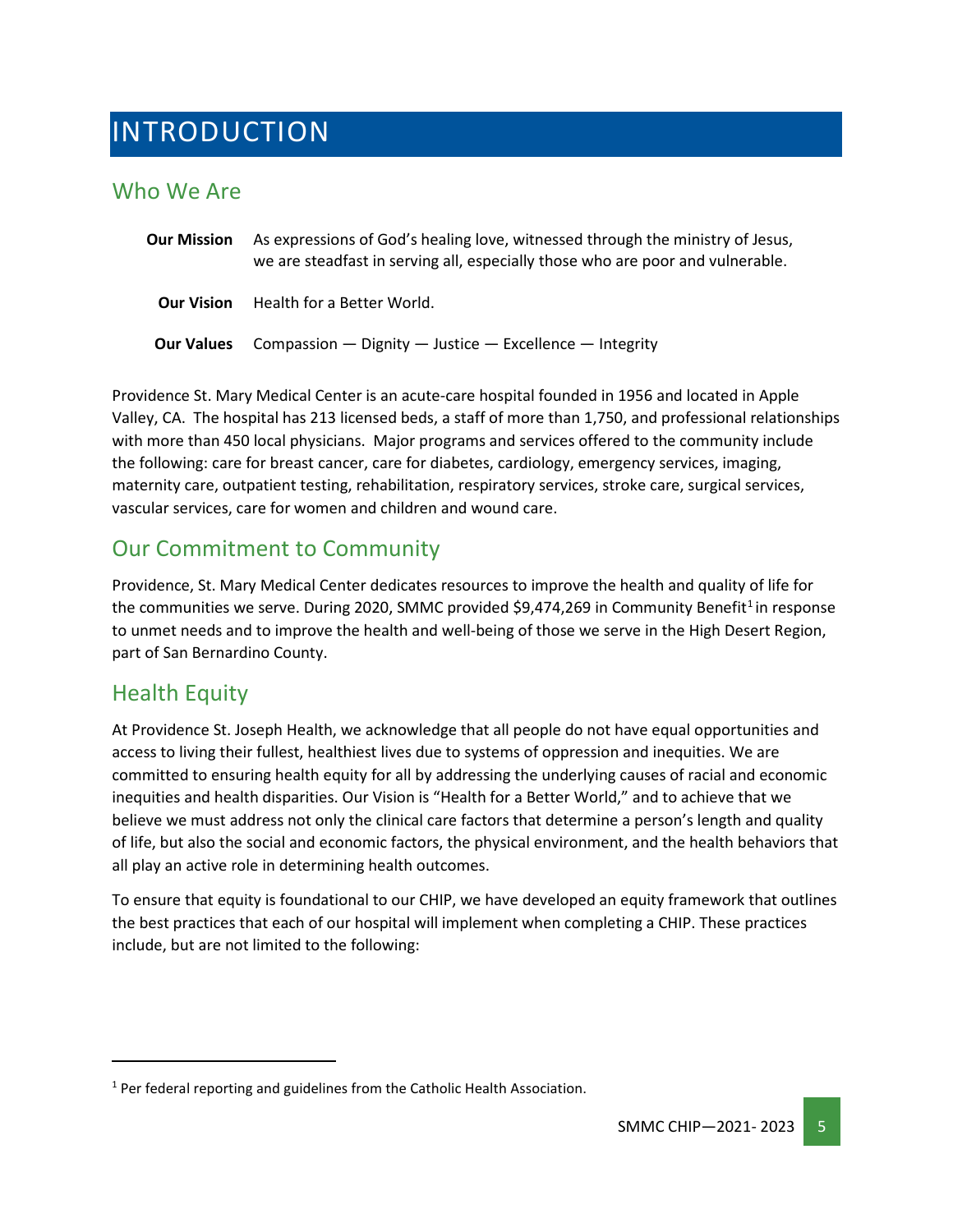*Figure 1. Best Practices for Centering Equity in the CHIP*



Address root causes of inequities by utilizing evidence-based and leading practices

Explicitly state goal of reducing health disparities and social inequities



Reflect our values of justice and dignity



Leverage community strengths

## <span id="page-5-0"></span>Community Benefit Governance

Providence, St. Mary Medical Center demonstrates organizational commitment to the community benefit process through the allocation of staff time, financial resources, participation, and collaboration with community partners. The Chief Mission Integration Officer and Director, Community Health Investment are responsible for coordinating implementation of State and Federal 501r requirements.

The Community Health (CH) Management Team informs all hospital employees on community benefit activities through its weekly internal caregiver publication, including for community participation.

A charter approved in 2007 and revised in 2020 established the formulation of the SMMC Community Health Committee. The role of the Community Health Committee is to support the Board of Trustees in overseeing community benefit issues. The Committee acts in accordance with a Board-approved charter. The Community Health Committee is charged with developing policies and programs that address identified needs in the service area particularly for underserved populations, overseeing development and implementation of the Community Health Needs Assessment (CHNA) and Community Health Improvement Plan (CHIP), and overseeing and directing the Community Benefit (CB) activities.

The Community Health Committee has a minimum of eight members including three members of the Board of Trustees. Current membership includes four members of the Board of Trustees and three community members. A majority of members have knowledge and experience with the populations most likely to have disproportionate unmet health needs. The Community Health Committee generally meets quarterly.

#### ROLES AND RESPONSIBILITIES

#### *Senior Leadership*

• Chief Executive and senior leaders including the hospital's Chief Mission Integration Officer, are directly accountable for CB performance.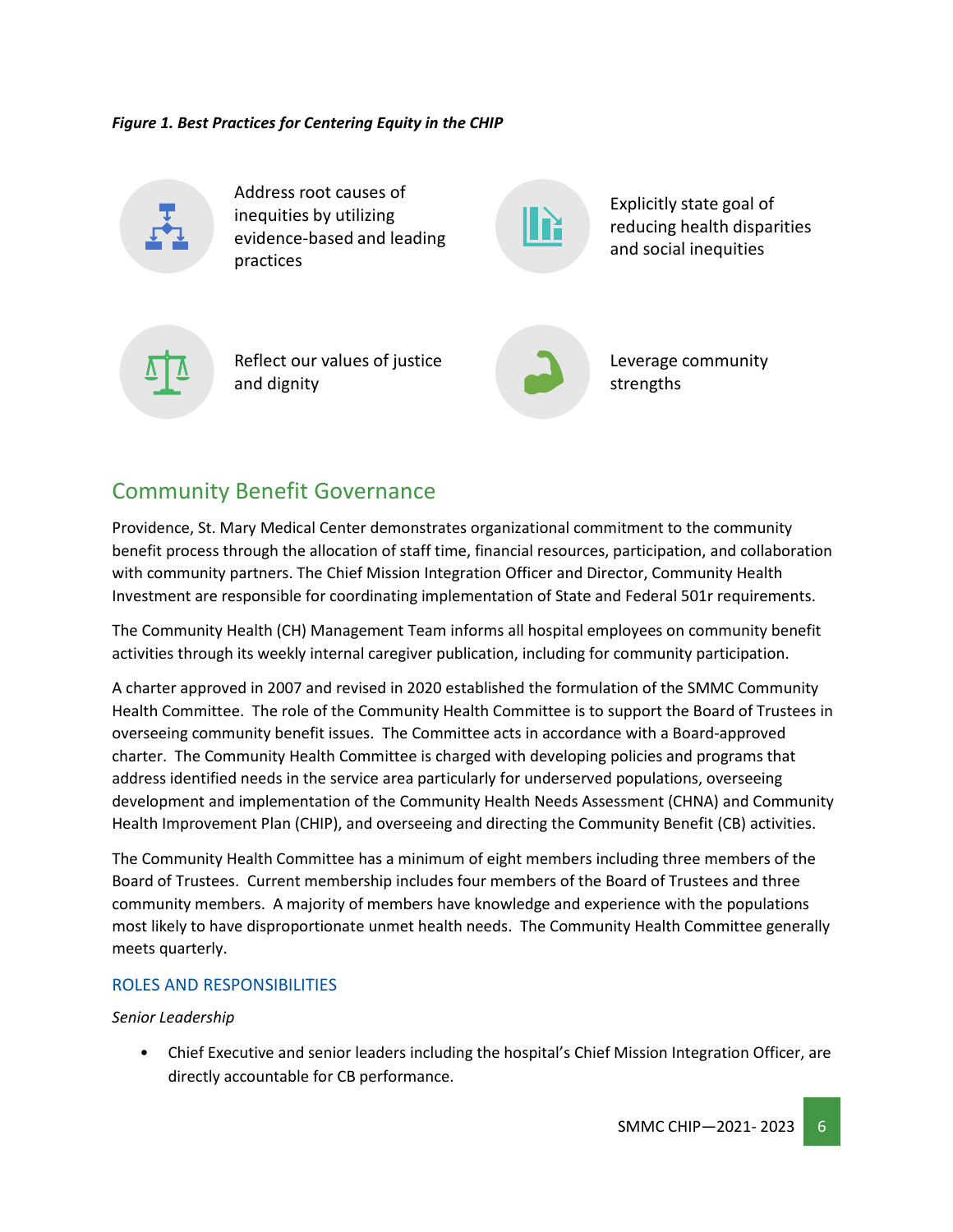#### *Community Health Committee (CHC)*

- CHC serves as an extension of trustees to provide direct oversight for all charitable program activities and ensure program alignment with "Advancing the State of the Art of Community Benefit" (ASACB) Five Core Principles. It includes diverse community stakeholders. Trustee members on CHC serve as 'board level champions.'
- The Committee provides recommendations to the Board of Trustees regarding budget, program targeting and program continuation or revision.

#### *Community Health (CH) Department*

- Manages CB efforts and coordination between CH and Finance departments on reporting and planning.
- Manage data collection, program tracking tools and evaluation.
- Develops specific outreach strategies to access identified Disproportionate Unmet Health Needs (DUHN) populations.
- Coordinates with clinical departments to reduce inappropriate ER utilization.
- Advocates for CB to senior leadership and invests in programs to reduce health disparities.

#### *Local Community*

- Partnership to implement and sustain collaborative activities.
- Formal links with community partners.
- Provide community input to identify community health issues.
- Engagement of local government officials in strategic planning and advocacy on health-related issues on a city, county, or regional level.

## <span id="page-6-0"></span>Planning for the Uninsured and Underinsured

Our Mission is to provide quality care to all our patients, regardless of ability to pay. We believe that no one should delay seeking needed medical care because they lack health insurance. That is why SMMC has a Financial Assistance Program (FAP) that provides free or discounted services to eligible patients.

SMMC informs the public of FAP by posting notices. Notices are posted in high volume inpatient and outpatient service areas. Notices are also posted at locations where a patient may pay their bill. Notices include contact information on how a patient can obtain more information on financial assistance as well as where to apply for assistance. These notices are posted in English and Spanish and any other languages that are representative of 5% or greater of patients in the hospital's service area. All patients who demonstrate lack of financial coverage by third party insurers are offered an opportunity to complete the Patient Financial Assistance Application and are offered information, assistance, and referral as appropriate to government sponsored programs for which they may be eligible. For information on our Financial Assistance Program click [https://www.providence.org/obp/ca.](https://www.providence.org/obp/ca)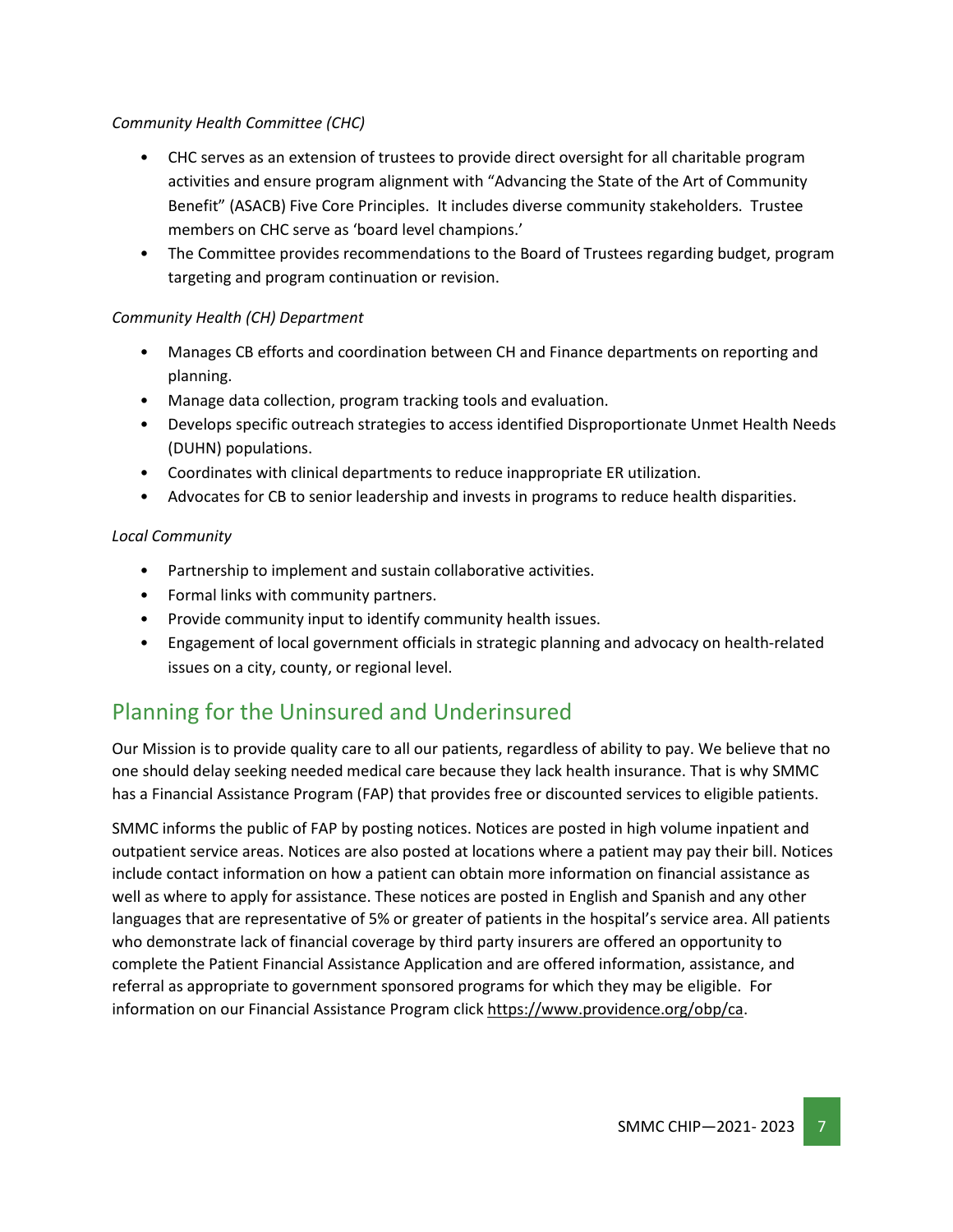## <span id="page-7-0"></span>OUR COMMUNITY

## <span id="page-7-1"></span>Description of Community Served

St. Mary Medical Center's service area is in the High Desert part of San Bernardino County and includes a population of approximately 373,422 people. The population in the High Desert total service area makes up 17% of San Bernardino County.



*Figure 2. St. Mary Medical Center's Total Service Area*

Of the over 373,422 permanent residents of the High Desert, part of San Bernardino County roughly 44% live in the "high need" area, defined by lower life expectancy at birth, lower high school graduation rates, and more households at or below 200% FPL compared to census tracts across the county. For reference, in 2020, 200% FPL represents an annual household income of \$52,400 or less for a family of four. These households are more likely to regularly make spending tradeoffs regarding utilities, rent, groceries, medicine, and other basic expenses.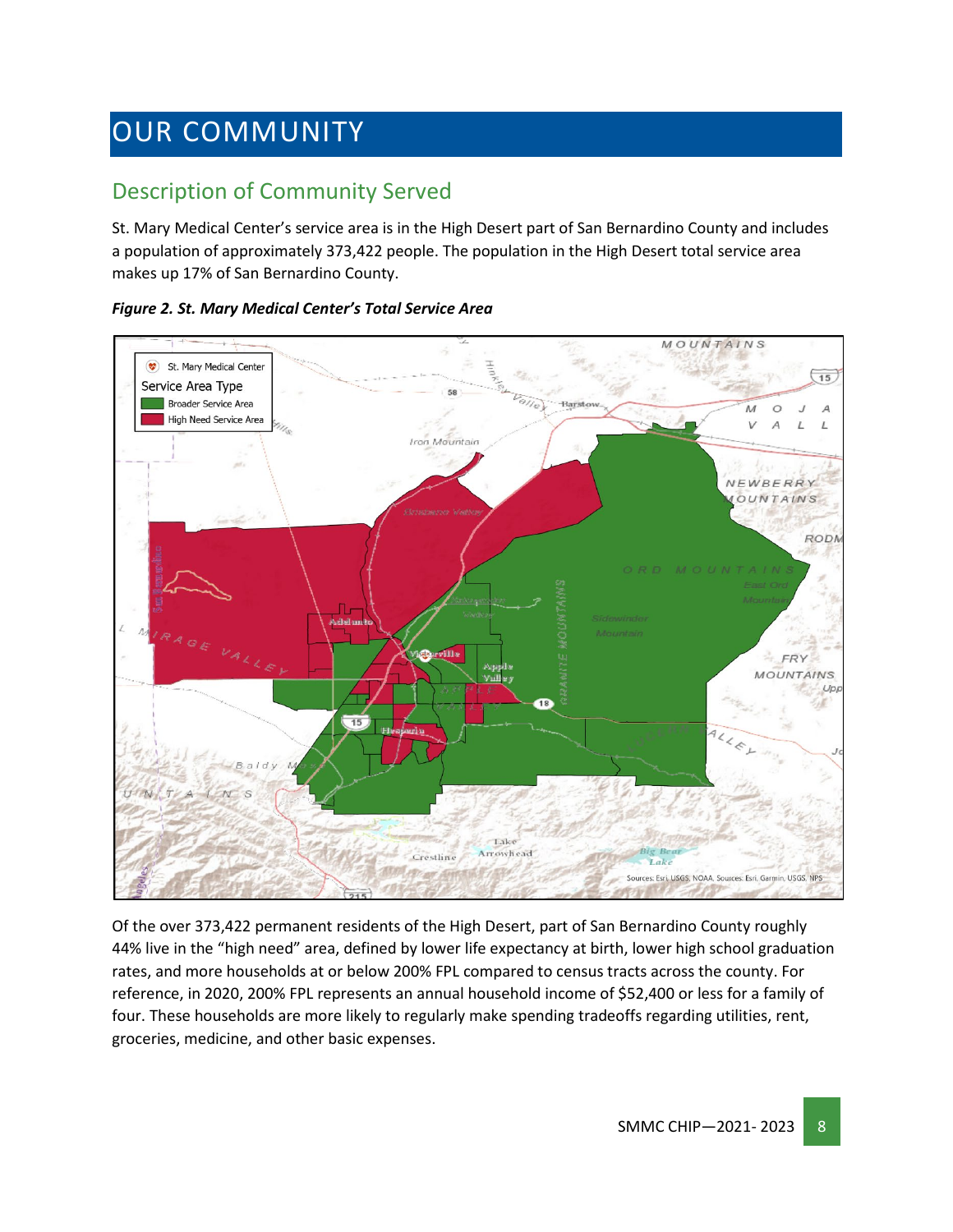## <span id="page-8-0"></span>Community Demographics

#### POPULATION AND AGE DEMOGRAPHICS

Of the over 373,422 permanent residents in the total service area, the percentage of female to male population living in high need areas is split 50/50.

The high need service area has a higher percentage of people under 34 years of age, 66.9%, compared to 58% in the broader community.

#### POPULATION BY RACE AND ETHNICITY

Individuals identifying as Hispanic had a higher percentage living in high need service areas, 56.3% versus the broader service area, 45.8%. Blacks also had a higher percentage living in high need service areas, 12.9% in comparison to 9.2% living in broader service areas. The same was noted for individuals identifying as "other" race, 27.3% versus 20.8%.

People identifying as Asian, and white were less likely to live in high need census tracts. For Asians, 2.5% lived in high need service areas and 4.1% in the broader service area. For whites, 49.0% lived in high need service areas, and 58.6% in the broader community.

#### SOCIOECONOMIC INDICATORS

|  | Table 1. Income Indicators for High Desert Service Area |
|--|---------------------------------------------------------|
|--|---------------------------------------------------------|

| Indicator                                                                                                                                                            | <b>Broader Service</b><br>Area | <b>High Need</b><br><b>Service Area</b> | San Bernardino<br>County |
|----------------------------------------------------------------------------------------------------------------------------------------------------------------------|--------------------------------|-----------------------------------------|--------------------------|
| <b>Median Income</b><br>Data Source: American Community Survey<br>Year: 2019                                                                                         | \$61,846                       | \$41,164                                | \$60,761                 |
| <b>Percent of Renter Households with</b><br><b>Severe Housing Cost Burden</b><br>Data Source: American Community Survey<br>Year: Estimates based on 2013 - 2017 data | 25.7%                          | 35.3%                                   | 28.7%                    |

The San Bernardino County and Broader Service Area median income is almost the same. What is striking, is that the median income earned in the high need service area is almost \$20,000 lower than that of the broader service area and county median income.

Severe housing cost burden represents households that spend 50% or more of their income on housing costs. A greater proportion of renter households are severely housing burdened in the high need service area (one out of every three households, 35.3%) in comparison to the broader service area (one out of every four households, 25.7%).

#### **Full demographic and socioeconomic information for the service area can be found in the [2021 CHNA](https://www.providence.org/about/annual-report/chna-and-chip-reports)  [for SMMC.](https://www.providence.org/about/annual-report/chna-and-chip-reports)**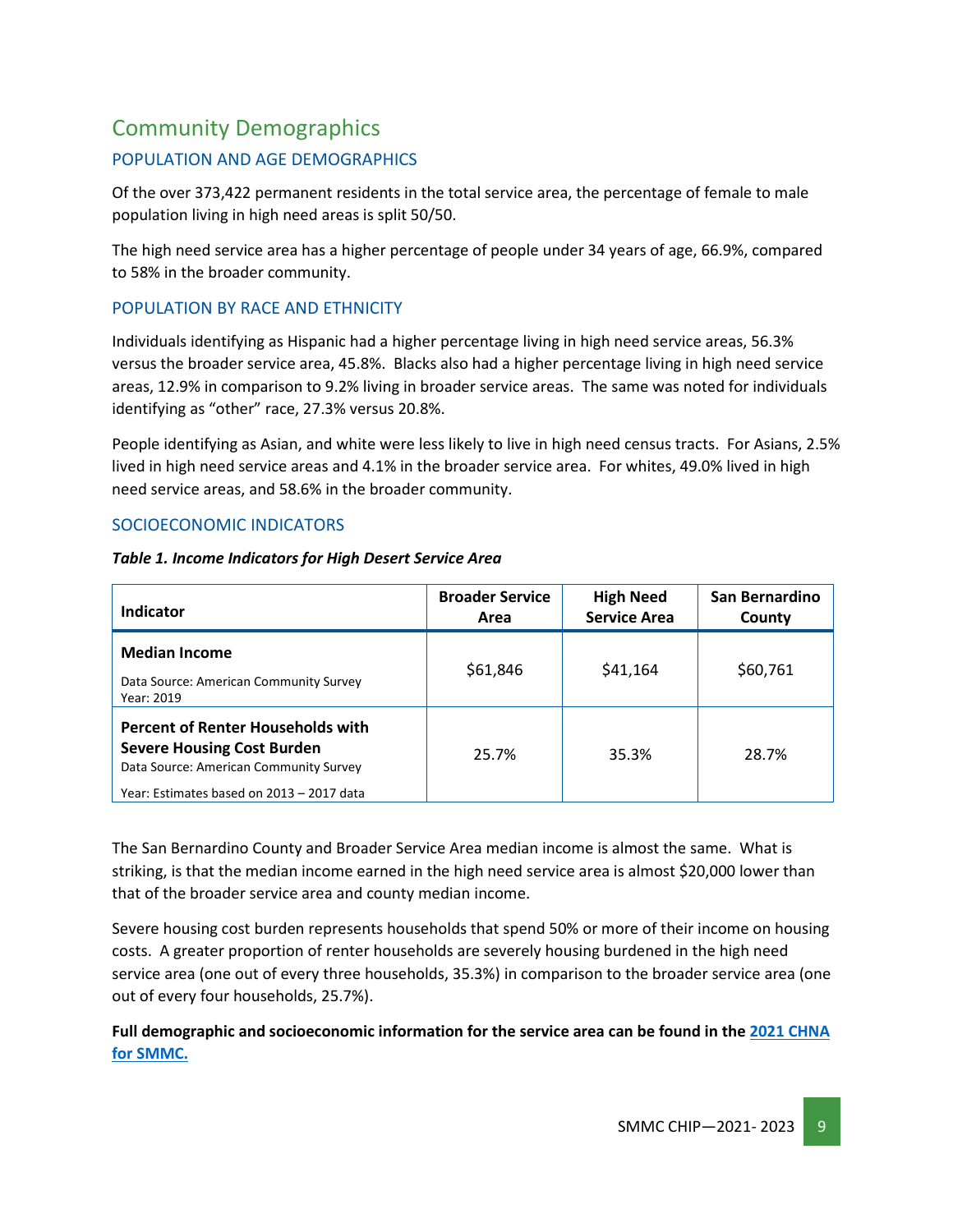## <span id="page-9-0"></span>COMMUNITY NEEDS AND ASSETS ASSESSMENT PROCESS AND RESULTS

## <span id="page-9-1"></span>Summary of Community Needs Assessment Process and Results

Improving the health of our communities is foundational to our Mission and deeply rooted in our heritage and purpose. Our Mission calls us to be steadfast in serving all, with a special focus on our most economically poor and vulnerable neighbors. This core belief drives the programs we build, investments we make, and strategies we implement.

Knowing where to focus our resources starts with our Community Health Needs Assessment (CHNA), an opportunity in which we engage the community every three years to help us identify and prioritize the most pressing needs, assets, and opportunities. The 2021 CHNA was approved by the SMMC Community Health Committee on April 28, 2021.

## <span id="page-9-2"></span>Significant Community Health Needs Prioritized

Through a collaborative process engaging Community Health Committee and the Director of Community Health Investment, the hospital worked from a list of the eighteen (18) health and social needs identified by the CVS process. Staff developed a point system to assign each of the eighteen (18) identified needs to gain perspective and develop a hierarchy of which top needs have the potential to offer the highest impact in the High Desert. Each need was listed, and assessed based on the following:

- Trend over time (Getting "Worse" or "Better")
- Impact on low-income or communities of color ("Very High" to "Very Low")
- Are "High Need Areas" worse off than state averages? ("Yes" or "No")
- Opportunity for Impact ("Low" to "Very High")
- Alignment with System Priorities ("Yes" or "No")
- Community Vital Signs Priority ("Yes" or "No")
- Attorney General Requirement ("Yes" or "No")

Based upon the scoring system and discussion, SMMC Community Health Committee identified the following priorities:

#### PRIORITY 1: ACCESS TO CARE

Creating awareness of current services and advocate with residents to increase or bring new services and outreach to high need neighborhoods.

#### PRIORITY 2: MENTAL HEALTH AND SUBSTANCE USE

Creating awareness and education regarding mental health and substance use, particularly amongst the Latino and African American populations, and ultimately bringing resources that address these in a meaningful and dignified way.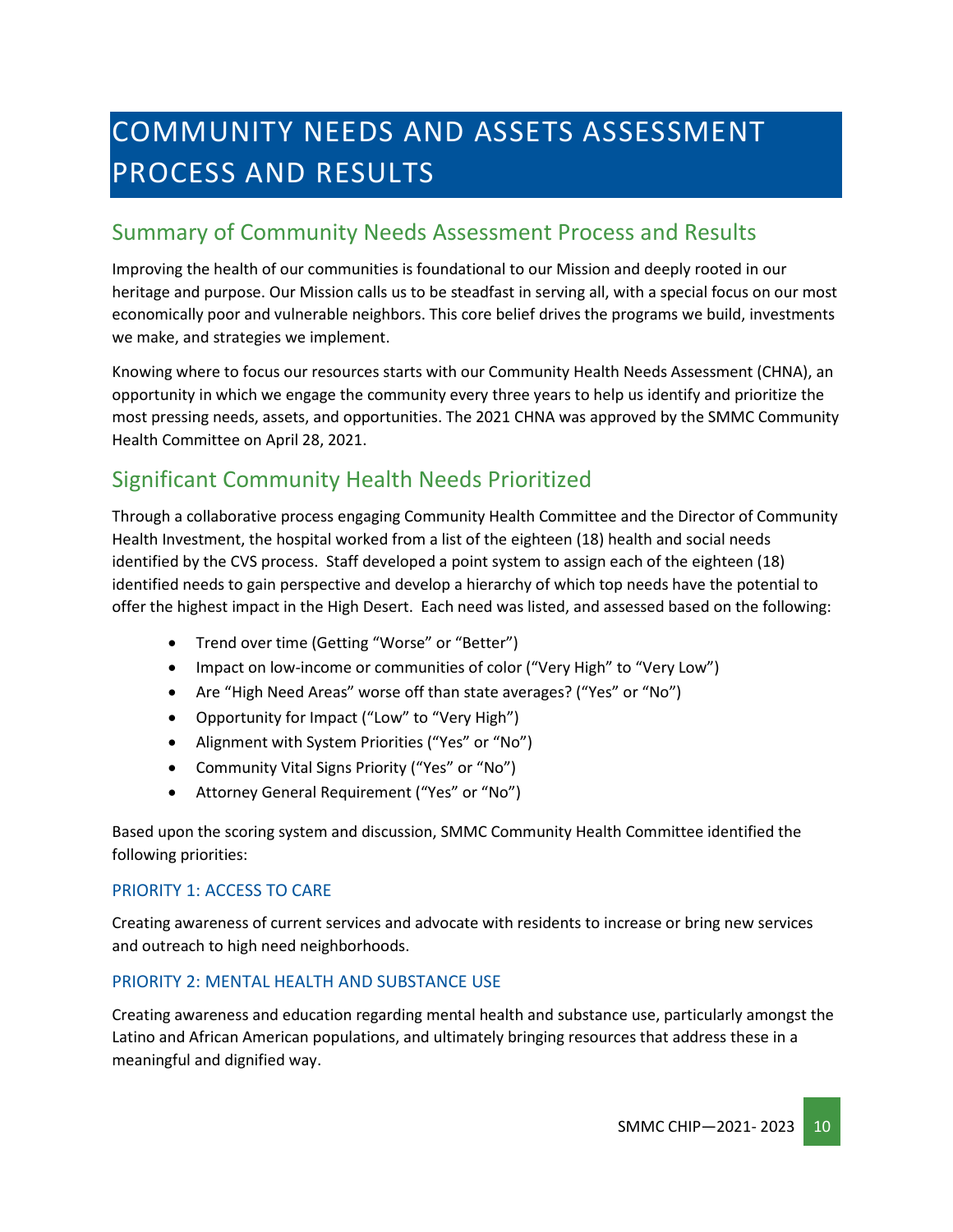#### PRIORITY 3: HOMELESSNESS & HOUSING INSTABILITY

Investing in housing and services to support those experiencing homelessness to increase access to housing and meet the chronic health needs of populations experiencing homelessness.

#### PRIORITY 4: OBESITY

Creating opportunities for physical activity and nutrition education. Advocating for more supermarkets in neighborhoods with low incomes and increasing access to parks will lead to healthier communities.

SMMC also assists the community as it addresses crime and economic development initiatives led by county and city governments, law enforcement and the education community.

## <span id="page-10-0"></span>Needs Beyond the Hospital's Service Program

No hospital facility can address all the health needs present in its community. We are committed to continuing our Mission by partnering with like-minded partners that count with the capacity and expertise to address the needs of High Desert Residents.

Furthermore, SMMC will endorse local non-profit organizations to apply for funding through the St. Joseph Community Partnership Fund. Organizations that receive funding provide specific services and resources to meet the identified needs of underserved communities.

The following community health needs identified in the ministry CHNA will not be address and an explanation is provided below:

- **Diabetes**: This need is tied closely to the Identified Priority, "Obesity." The hospital's grant to St. Jude Neighborhood Health Center, a local Federally Qualified Health Center, supports its *American Diabetes Association Certified* program serving mostly uninsured and underinsured residents. Additionally, the community helped start a free clinic named the *Symba Center*. *Symba* provides care from a clinic operated within a Victorville homeless shelter. Services include testing, access to low cost and free medications, diabetes and nutrition education, follow-up, and navigation.
- **Food and Nutrition**: This need is tied closely to the Identified Priority, "Obesity." Like-minded partners have integrated a regional approach to address issues associated to living in food deserts, through the *High Desert Food Collaborative*. The hospital's service area has been identified by county public health as having 17 high poverty/ low healthy food access census tracts, the most in the county. To increase the supply of healthy foods, the Los Angeles based non-profit *Food Forward* is donating farmer market recovered fresh produce to residents of Adelanto, Apple Valley, Barstow, Hesperia, Phelan, and Victorville. In 2020, Food Forward provided 3,000,000 pounds fruits and vegetables to 96 partners serving residents living in both High Need and Broader communities.
- **Physical Activity**: This need is tied closely to the Identified Priority, "Obesity" and will be addressed by the Department of Public Health, County of San Bernardino grant. The hospital will continue its advocacy schools expanding the US Department of Transportation's Safe Routes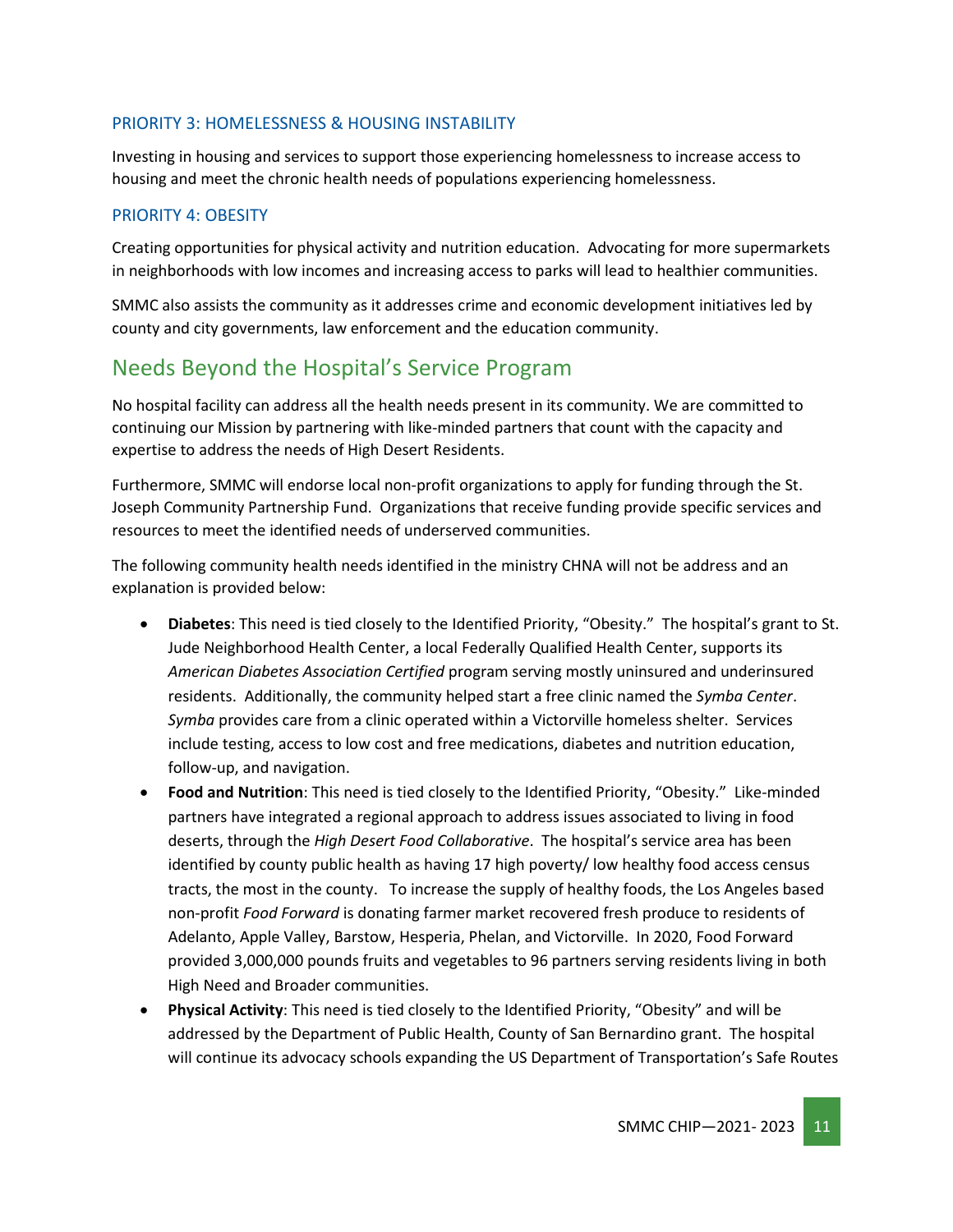to Schools and US Department of Agriculture's Summer Meals programs. Additionally, the hospital will support city Park and Recreation departments to expand their park programs.

- **Poverty:** the hospital collaborates with a local San Bernardino County Workforce Development office encouraging job fairs in High Need communities like Adelanto and old town Victorville. Additionally, as a Catholic institution we follow Catholic Social Teaching, and regarding jobs and salaries believe that "the economy must serve people, not the other way around. Work is more than a way to make a living; it is a form of continuing participation in God's creation. If the dignity of work is to be protected, then the basic rights of workers must be respected – the right to productive work, to decent fair wages, to the organization and joining of unions, to private property and to economic initiative." To this end the hospital is the most active healthcare partner in a regional high school student career initiative named *Mountain Desert Career Pathways and Mountain Desert Economic Partnership* and provides grant support to *Millionaire Minds Kids,* an old town Victorville initiative helping at-risk students access to college and high wage career opportunities.
- **Environmental Pollution:** Organizations working to address air quality include The Mojave Desert Air Quality Management District and the City of Victorville. The City's April 2021 Environmental Justice Existing Conditions Assessment reports the southeastern portion of the city (old town Victorville) have higher asthma rates compared to the rest of the city. The city averages 82 asthma emergency department visits per 10,000 people where the average asthma prevalence for the County of San Bernardino is 67 visits per 10,000 people. The city plans to help address this condition by renovating the community with new housing and improved street circulation. The hospital will advocate that the county's mobile *Breathmobile* visit old town schools providing services to students and the community.
- **Crime:** A project funded by the *St. Joseph Health Community Partnership Fund*, addresses crime and safety. Residents of Old Town Victorville have formed *Revive Our Old Town* (R.O.O.T.), a grassroot efforts addressing public safety, crime, and homelessness. *R.O.O.T*. advocates to city and business leaders that reviving old town attracts investors and improves the area's quality of life. In November 2020, Victorville residents passed *Measure P* authorizing an additional 1% local tax generating up to \$15 million per year. An oversight committee was formed in April 2021 to begin addressing crime, fire, upgrading the library and park resources and addressing homelessness. In August 2021, Victorville approved formation of a Community Revitalization Investment Board (CRIA). The CRIA is authorized to spend tax increment in old town Victorville to include infrastructure improvements, assistance to businesses and land acquisition and development of affordable housing. The city also seeks state of California *Project Homekey* funds that, if awarded, would convert five to six motels into housing.
- **Smoking/Tobacco/Vaping:** The *California Health Collaborative* is active in the High Desert. This organization educates, informs, and promotes policy change to reduce tobacco related health disparities, improve health equity and reduce secondhand smoke in public and non-recreational places. The campaign works through youth who advocate and educate. Youth groups are currently working with Hesperia law enforcement in a decoy operation designed to identify establishments selling to underage youth. A youth group has formed to begin addressing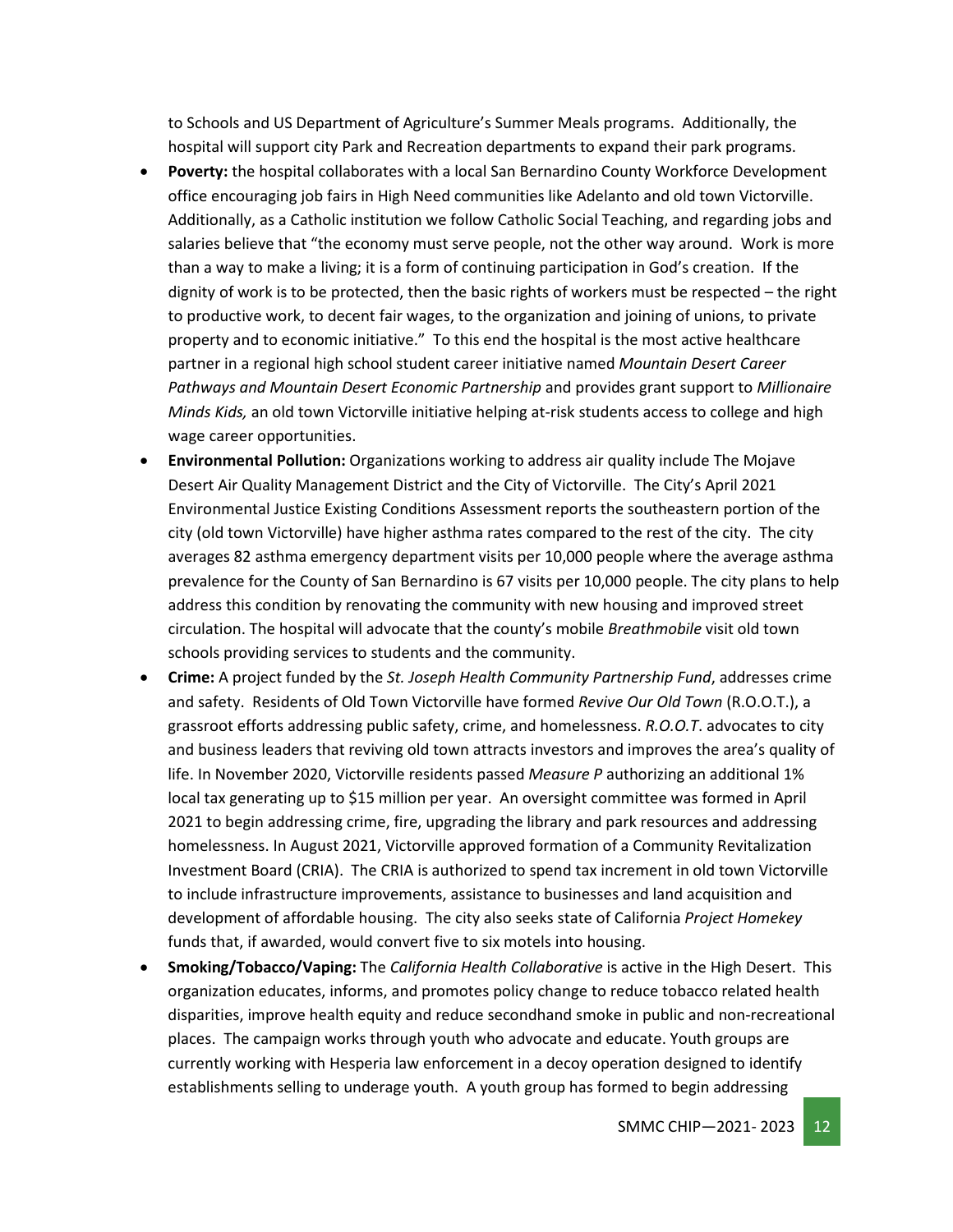tobacco and vaping issues for the City of Victorville including the old town community previously mentioned as having elevated air particulate and asthma induced hospital Emergency Room visits. The city plans to improve housing and traffic circulation as strategies that may help reduce the burden of airborne particulate levels.

In addition, the hospital will collaborate with local non-profit, like-minded organizations that address the aforementioned community needs to coordinate care and referrals to address these unmet needs.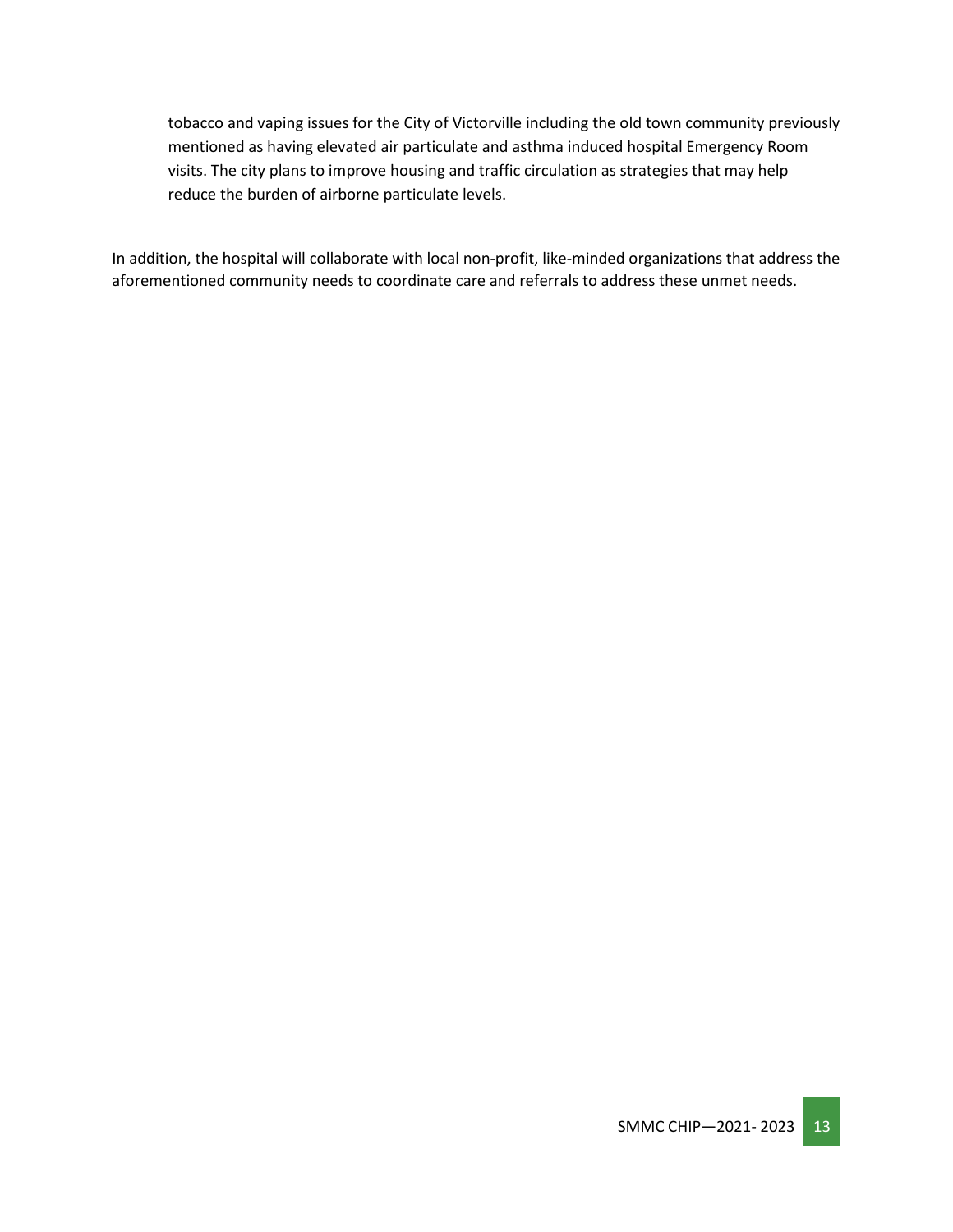## <span id="page-13-0"></span>COMMUNITY HEALTH IMPROVEMENT PLAN

## <span id="page-13-1"></span>Summary of Community Health Improvement Planning Process

SMMC developed a three-year Community Health Improvement Plan (CHIP) to respond to these prioritized needs in collaboration with community partners, considering resources, community capacity, and core competencies. The Regional Director and local Program Director developed strategies based on insights from the quantitative and qualitative data, as well as local Community Health Investment caregivers, and input and feedback were provided by the Community Health Committee. The 2021-2023 CHIP was approved on October 20, 2021 and made publicly available no later than December 28, 2021.

The 2021-2023 Community Health Improvement Plan (CHIP) process was impacted by the SARS-CoV-2 virus and COVID-19, which has impacted all of our communities. While we have focused on crisis response, it has required a significant re-direction of resources and reduced community engagement in the CHIP process.

This CHIP is currently designed to address the needs identified and prioritized through the 2021 CHNA, though COVID-19 will have substantial impacts on our community needs. These impacts are likely to exacerbate some of the needs identified, and cause others to rise in level of priority. While this is a dynamic situation, we recognize the greatest needs of our community will change in the coming months, and it is important that we adapt our efforts to respond accordingly. We are committed to supporting, strengthening, and serving our community in ways that align with our Mission, engage our expertise, and leverage our Community Benefit dollars in the most impactful ways.

SMMC anticipates that implementation strategies may change and therefore, a flexible approach is best suited for the development of its response to the CHNA. For example, certain community health needs may become more pronounced and require changes to the initiatives identified by SMMC in the enclosed CHIP.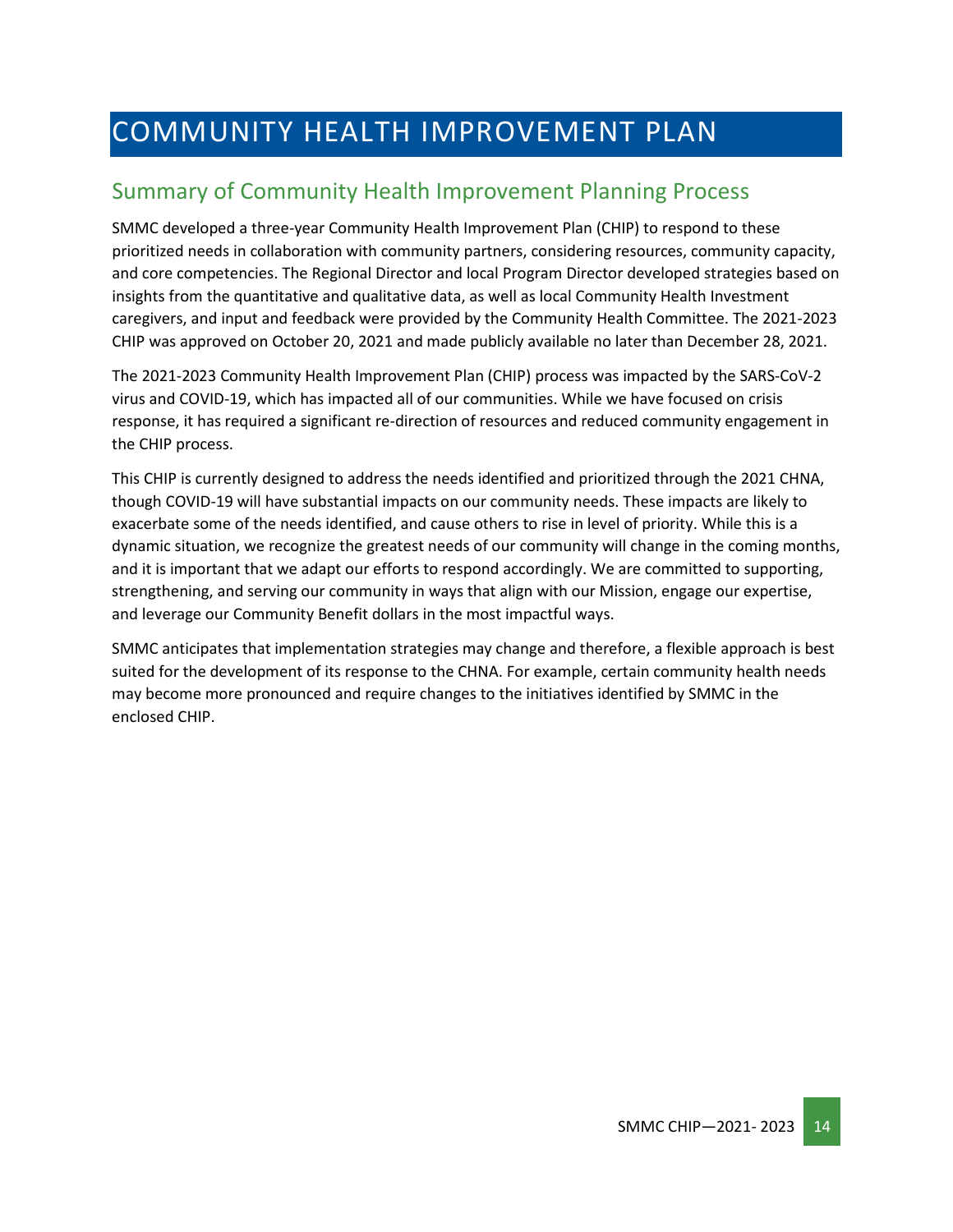## <span id="page-14-0"></span>Addressing the Needs of the Community: 2021- 2023 Key Community Benefit Initiatives and Evaluation Plan COMMUNITY NEED ADDRESSED #1: ACCESS TO CARE

*Initiative Name*

#### **Health services at Hesperia High School**

#### *Population Served*

Adults and youth living in Hesperia

#### *Long-Term Goal(s)/ Vision*

Community school providing comprehensive health and social services for Hesperia residents

#### *Table 2. Strategies and Strategy Measures for Health Services at Hesperia School*

| <b>Strategy</b>                                                                                                                       | Population<br><b>Served</b> | <b>Strategy Measure</b>               | <b>Baseline</b> | 2023 Target                                                                    |
|---------------------------------------------------------------------------------------------------------------------------------------|-----------------------------|---------------------------------------|-----------------|--------------------------------------------------------------------------------|
| Partner with St. Mary<br><b>Heritage Medical</b><br>Group to open a<br>health clinic serving<br>the Hesperia High<br>School community | Students &<br><b>Adults</b> | Clinic open, # of<br>services offered | None            | Medical, mental health<br>and access to social<br>support services<br>provided |
| School based<br>campaign promoting<br>access to health and<br>community services                                                      | Students &<br><b>Adults</b> | # Of services<br>promoted             | <b>None</b>     | At least 5 services<br>promoted to school<br>community                         |

#### *Evidence Based Sources*

#### [www.Communityschools.org](http://www.communityschools.org/)

*Resource Commitment*

Approval by Hesperia High School to build community center with health clinic space

#### *Key Community Partners*

Hesperia Unified School District, Hesperia High School, St. Mary High Desert Medical Group, community partners offering health and social services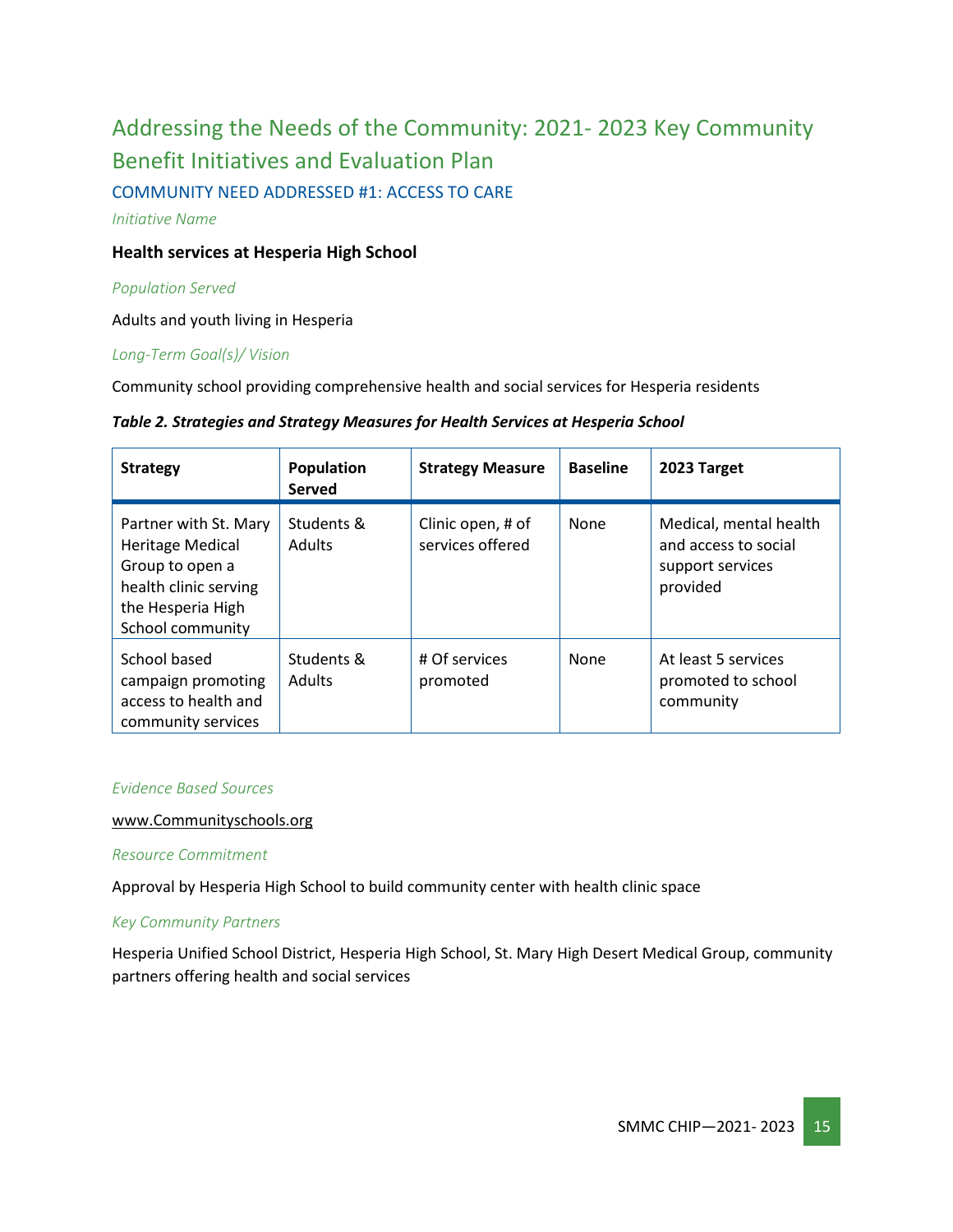#### **Build Community Capacity providing COVID-19 vaccine testing, vaccine, and food resources**

#### *Population Served*

Unvaccinated youth, teens, and adults across the High Need and Broader communities

#### *Long-Term Goal(s)/ Vision*

Increase COVID-19 vaccination rates across High Desert communities to meet county, state and national goals while also addressing social needs including access to food.

| <b>Strategy</b>                                                                                                                                    | Population<br>Served                     | <b>Strategy Measure</b>                                                   | <b>Baseline</b>                                                | 2023 Target                                       |
|----------------------------------------------------------------------------------------------------------------------------------------------------|------------------------------------------|---------------------------------------------------------------------------|----------------------------------------------------------------|---------------------------------------------------|
| <b>Community Capacity</b><br><b>Building developing</b><br>a coordinated plan<br>addressing COVID-19<br>vaccine needs across<br><b>High Desert</b> | Adults and<br>Youth                      | Plan with data<br>dashboard<br>informing COVID-<br>19 vaccine<br>strategy | No.<br>coordinated<br>community<br>vaccine<br>plan in<br>place | Vaccine plan<br>implemented                       |
| <b>Advertising Vaccine</b><br>Campaign                                                                                                             | Adults and<br>Youth                      | # of persons<br>reached                                                   | 0                                                              | 200,000 community<br>members reached              |
| Service agreements<br>in place for testing,<br>vaccination and                                                                                     | Shelters and<br>Schools, older<br>adults | # of service<br>agreements in<br>place                                    | $\Omega$                                                       | Minimum of 12 service<br>agreements in place      |
| other education                                                                                                                                    |                                          | # of tests<br># of resource lists<br>distributed                          |                                                                | 9,600 COVID tests<br>20,000 pieces<br>distributed |

*Table 3. Strategies and Strategy Measures for Building Community Capacity*

#### *Evidence Based Sources*

[www.cdc.gov](http://www.cdc.gov/)

#### [www.sbcovid19.com](http://www.sbcovid19.com/)

*Resource Commitment*

Grant funding from San Bernardino County Public Health

#### *Key Community Partners*

San Bernardino County Public Health, High Desert school districts, community partners providing food, COVID health education, testing, and vaccines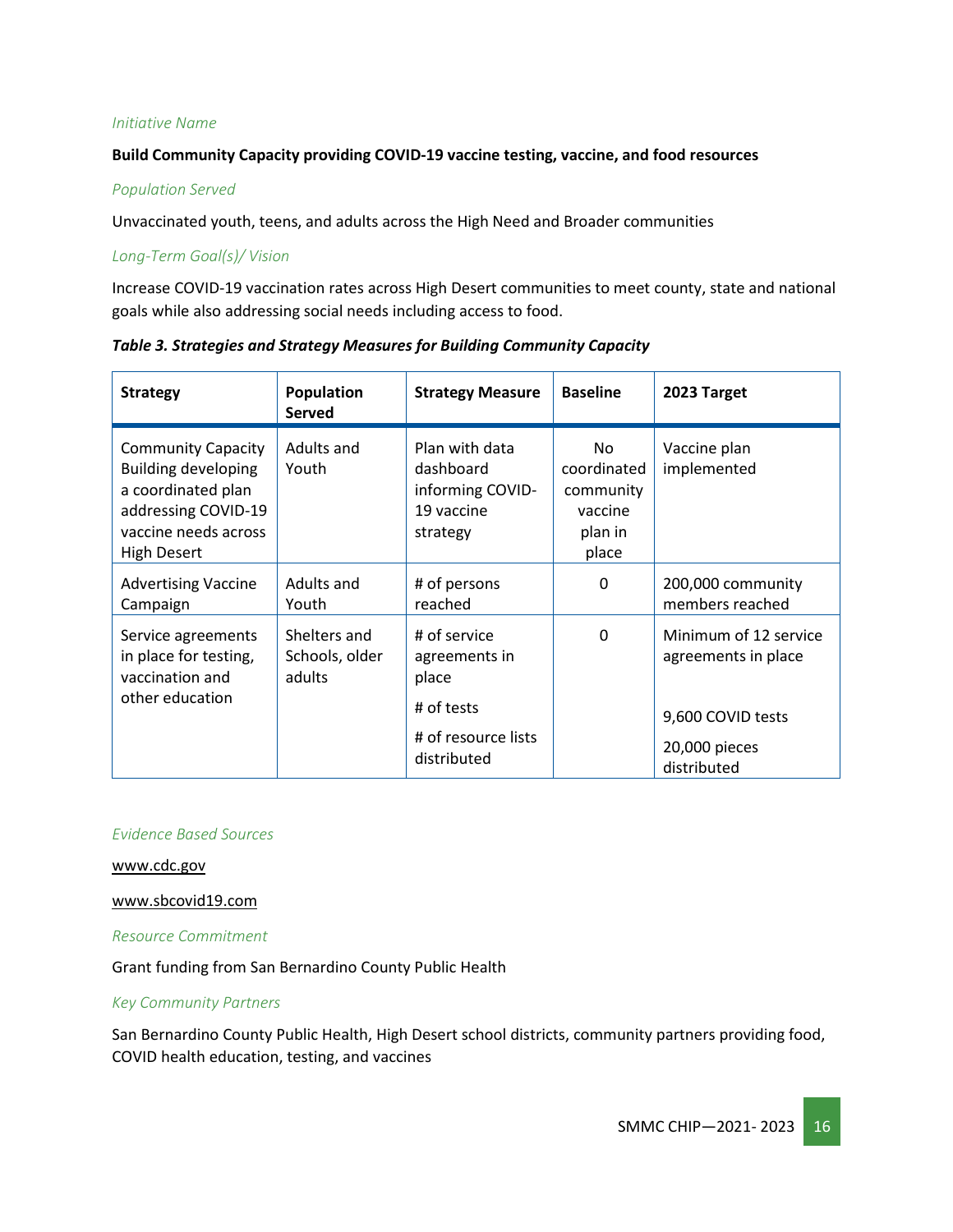#### **Assist immigrant populations improve access and use of health and social resources**

#### *Population Served*

Limited English Proficient patients and Uninsured and Undocumented Seniors

#### *Long-Term Goal(s)/ Vision*

Increased awareness among immigrant populations accessing health services

*Table 4. Strategies and Strategy Measures for Assisting Immigrant Populations*

| <b>Strategy</b>                                                                                                            | <b>Population Served</b>                                                                               | <b>Strategy Measure</b>                                                                                  | <b>Baseline</b> | 2023 Target |
|----------------------------------------------------------------------------------------------------------------------------|--------------------------------------------------------------------------------------------------------|----------------------------------------------------------------------------------------------------------|-----------------|-------------|
| Outpatient<br>navigation of<br>Limited English<br>Proficient patients<br>post hospital<br>discharge<br>(Equity initiative) | Low income and<br>uninsured Spanish<br>speaking adults with<br>chronic health and social<br>conditions | # Of patients active<br>in navigation                                                                    | 1,040           | 2,000       |
| Health4All<br>(Equity initiative)                                                                                          | Uninsured/undocumented<br>older adults                                                                 | # Of persons age<br>50+ enrolled into<br>health insurance<br>and assigned a<br>Primary care<br>Physician | none            | 300         |

#### *Evidence Based Sources*

[https://health.gov/healthypeople/objectives-and-data/browse-objectives/health-care-access-and](https://health.gov/healthypeople/objectives-and-data/browse-objectives/health-care-access-and-quality)[quality](https://health.gov/healthypeople/objectives-and-data/browse-objectives/health-care-access-and-quality)

*Resource Commitment*

Funding to support Outpatient navigators

#### *Key Community Partners*

Hospital's inpatient interpreter; FQHC clinics and physician partners, Medi-Cal offices

El Sol Health Navigation service, health insurance enrollers, churches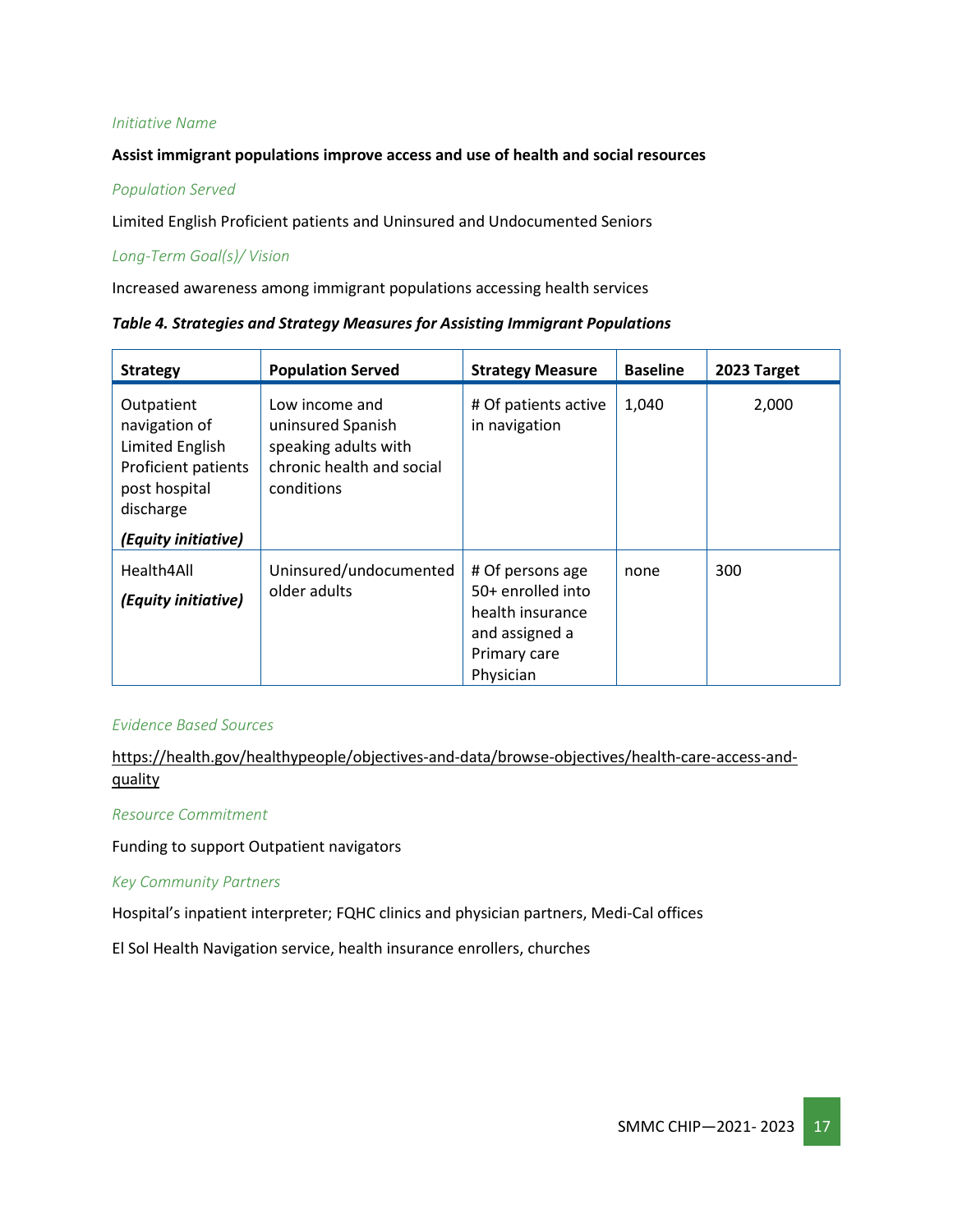#### **Support coordination of FQHC clinic partners serving vulnerable populations**

#### *Population Served*

Uninsured and low-income persons

#### *Long-Term Goal(s)/ Vision*

Increased use and expansion of health care services for low income and uninsured populations

|  |  | Table 5. Strategies and Strategy Measures for Supporting coordination of FQHC Clinic Partners |
|--|--|-----------------------------------------------------------------------------------------------|
|--|--|-----------------------------------------------------------------------------------------------|

| <b>Strategy</b>                                                                                                                                                                                                         | <b>Population Served</b>                                | <b>Strategy Measure</b>                                                         | <b>Baseline</b>                   | 2023 Target                                                                                                                                            |
|-------------------------------------------------------------------------------------------------------------------------------------------------------------------------------------------------------------------------|---------------------------------------------------------|---------------------------------------------------------------------------------|-----------------------------------|--------------------------------------------------------------------------------------------------------------------------------------------------------|
| Support the<br>affiliation with St.<br>Jude<br>Neighborhood<br>Health Centers by<br>partnering with<br>them on a plan to<br>increase number<br>served, obtain an<br><b>IEHP</b> contract and<br>add dental<br>services. | Residents that are<br>uninsured and have low<br>incomes | # of patient visits                                                             | 8,671<br>visits                   | 10,405 visits<br><b>IEHP</b> contract<br><b>Dental services</b><br>added in the<br><b>High Desert</b><br>Revitalize<br><b>Mobile Clinic</b><br>Program |
| The Symba Center<br>will provide<br>mental health<br>services in the<br><b>High Desert</b>                                                                                                                              | Residents that are<br>uninsured and have low<br>incomes | Mental health<br>services provided                                              | <b>No</b><br>services<br>provided | Mental health<br>services<br>available                                                                                                                 |
| Borrego Health<br>will provide a fixed<br>site clinic in the<br><b>High Desert</b>                                                                                                                                      | Residents that are<br>uninsured and have low<br>incomes | # of fixed site<br>clinics in High<br>Desert provided by<br>Borrego Health      | $\Omega$                          | $\mathbf{1}$                                                                                                                                           |
| <b>Tri State</b><br><b>Community Health</b><br>Center offers<br>consistent services<br>in Adelanto                                                                                                                      | Adelanto residents                                      | # of hours of<br>primary care and<br>other services<br>available in<br>Adelanto | <b>TBD</b>                        | 40 hours per<br>week                                                                                                                                   |

#### *Evidence Based Sources*

www.healthypeople.gov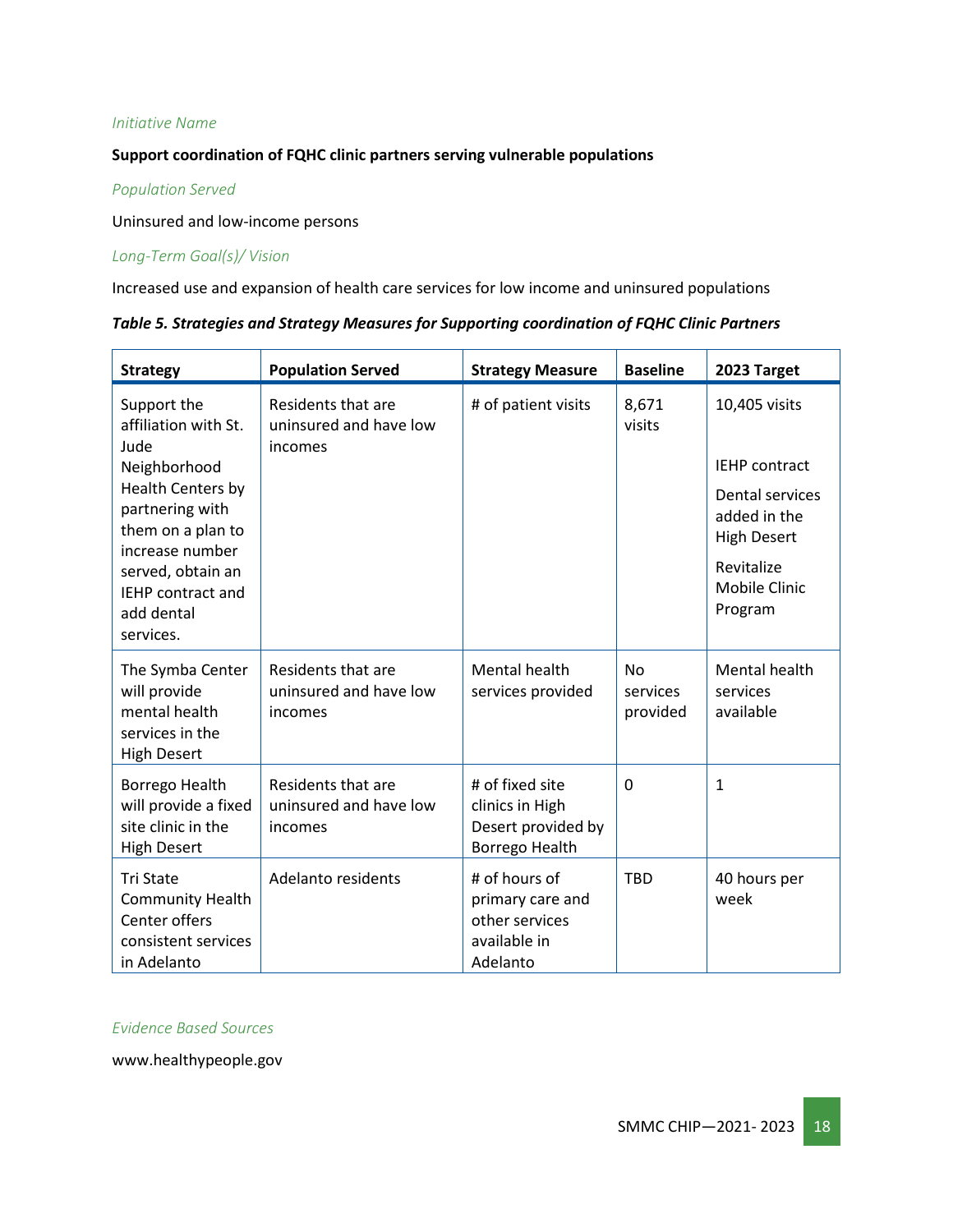#### *Resource Commitment*

Clinic operations, staffing

#### *Key Community Partners*

St. Jude Neighborhood Clinic, The Symba Center, Borrego Health, Tri Community

## COMMUNITY NEED ADDRESSED #2: MENTAL HEALTH AND SUBTANCE USE

*Initiative Name*

#### **Work2BeWell mental health campaign**

#### *Population Served*

Middle and High School aged teens

#### *Long-Term Goal(s)/ Vision*

Student developed mental health and wellness campaign

#### *Table 6. Strategies and Strategy Measures for the Work2BeWell Mental Health Campaign*

| <b>Strategy</b>                                                                 | <b>Population Served</b>                   | <b>Strategy Measure</b>                                                                                         | <b>Baseline</b> | 2023 Target                             |
|---------------------------------------------------------------------------------|--------------------------------------------|-----------------------------------------------------------------------------------------------------------------|-----------------|-----------------------------------------|
| Recruit school<br>districts to<br>participate in<br>Work2Be Well                | Middle and High<br>School aged<br>students | # of school districts<br>implementing program                                                                   | None            | Operating in<br>Two school<br>districts |
| Implement<br>Work2Be Well<br>resources &<br>curriculum in 2<br>school districts | Middle and High<br>School aged<br>students | # of school districts<br>implementing and the<br>number of students and<br>teachers participating in<br>program | None            | Operating in<br>Two school<br>districts |

#### *Evidence Based Sources*

www.sciencedaily.com/2017/08/170810173331.html

#### *Resource Commitment*

Access to school staff, students, school, and district resources

#### *Key Community Partners*

Hesperia Unified School District and school staff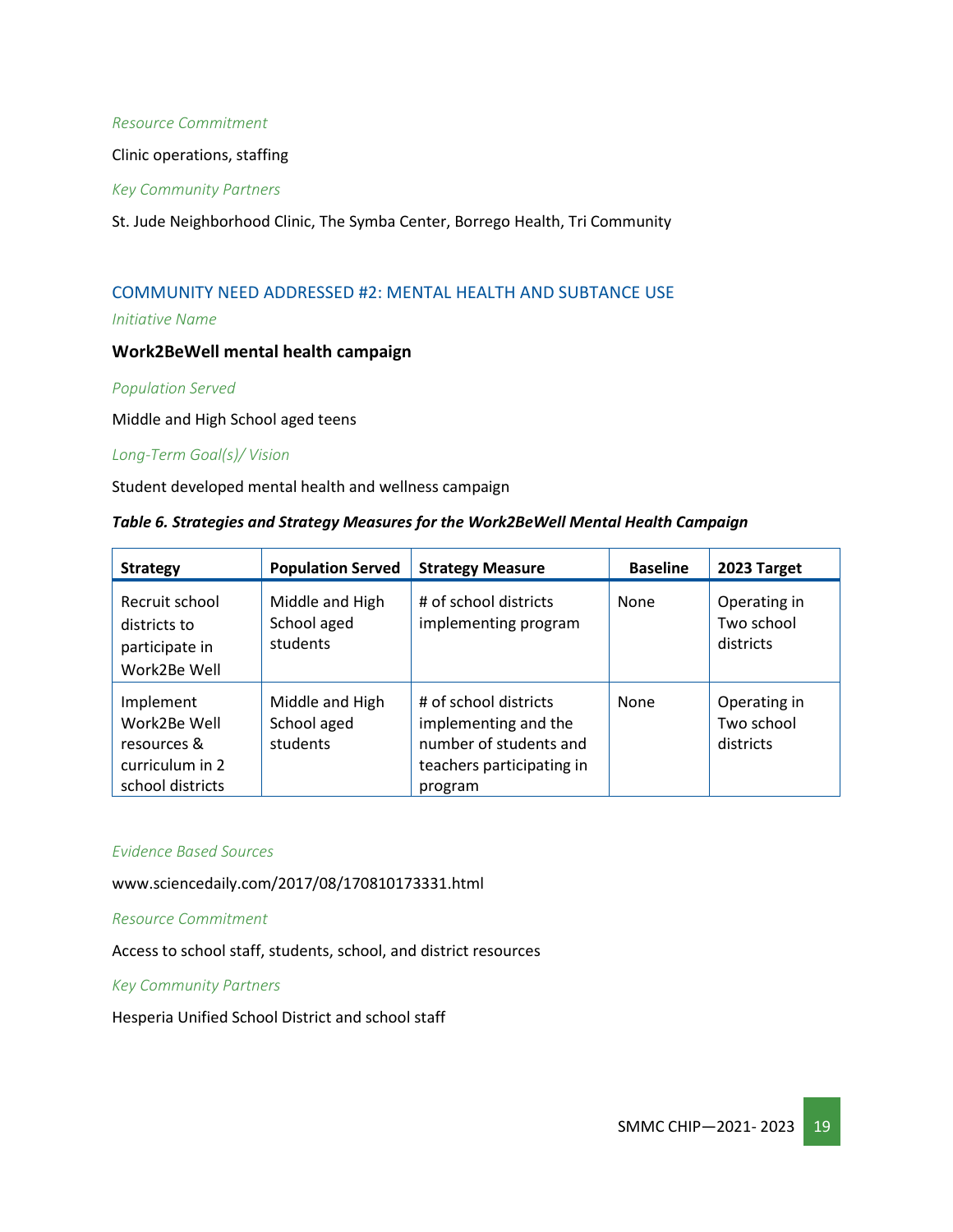#### **Help is Here Campaign**

#### *Population Served*

High Desert youth and residents

#### *Long-Term Goal(s)/ Vision*

Expanding community awareness to availability of local mental health and substance use resources

| Table 7. Strategies and Strategy Measures for the Help is Here Campaign |  |  |  |
|-------------------------------------------------------------------------|--|--|--|
|                                                                         |  |  |  |

| <b>Strategy</b>                                                                  | <b>Population Served</b> | <b>Strategy Measure</b>                                          | <b>Baseline</b> | 2023 Target                                                            |
|----------------------------------------------------------------------------------|--------------------------|------------------------------------------------------------------|-----------------|------------------------------------------------------------------------|
| Engage funders in a<br>social media campaign<br>led by youth in mental<br>health | Youth                    | # of funders<br>supporting<br>campaign                           | None            | Multiple funders<br>(at least 3)<br>support<br>campaign                |
| Reduce Stigma thru<br>messaging by on-line<br>influencers                        | Youth & Adults           | # of online<br>influencers<br>promoting anti-<br>stigma messages | None            | At least 10 online<br>influencers<br>promote anti-<br>stigma messaging |
| <b>Mental Health Summit</b>                                                      | Youth & Adults           | # of school districts<br>engaged                                 | One             | 5 school districts                                                     |

#### *Evidence Based Sources*

#### www.sprc.org

#### *Resource Commitment*

Funding to maintain social media campaign and host annual summit

#### *Key Community Partners*

School Districts and students recruited as influencers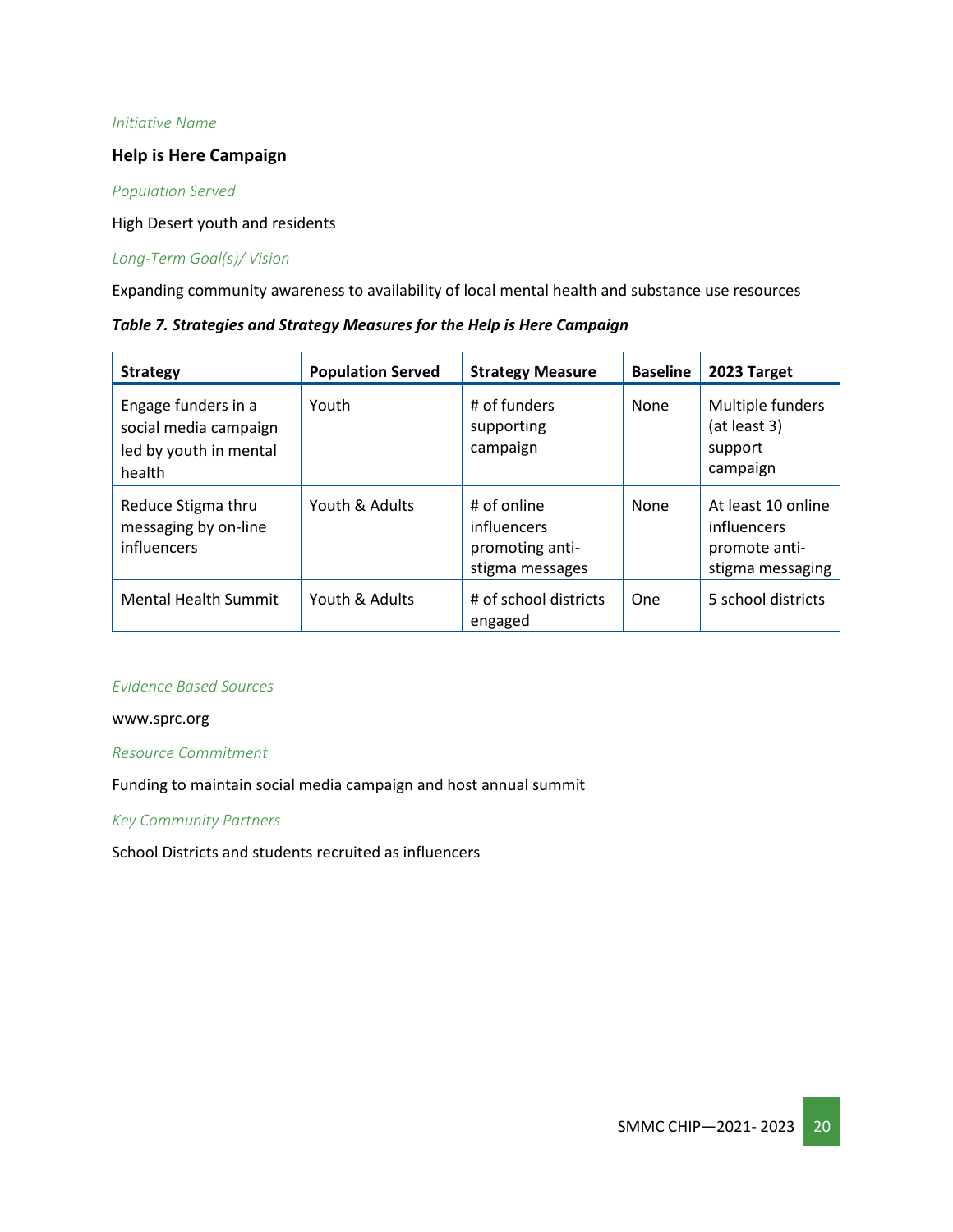#### **Screening, Brief Intervention and Referral to Treatment for Substance Use Disorders**

#### *Population Served*

Hospital patients in Emergency Room and Labor and Delivery

#### *Long-Term Goal(s)/ Vision*

Increase the hospital's identification and treatment of substance use disorders

#### *Table 8. Strategies and Strategy Measures for Screening, Brief Intervention, and Referral to Treatment for Substance Use Disorders*

| <b>Strategy</b>                                                                                                 | <b>Population Served</b>                               | <b>Strategy Measure</b>                                        | <b>Baseline</b> | 2023 Target  |
|-----------------------------------------------------------------------------------------------------------------|--------------------------------------------------------|----------------------------------------------------------------|-----------------|--------------|
| Screen ED and<br>Women and<br>Children's patients<br>for substance use<br>and refer to<br>treatment<br>partners | Hospital ED and<br>Women and<br>Children's<br>patients | # Of patients<br>screened and in<br>treatment                  | 0               | 200 per year |
| <b>Build community</b><br>partners providing<br>mental health and<br>substance use<br>services                  | Inpatient and<br>outpatient<br>providers               | # Of community<br>partners treating<br>patients                | 1               | 3            |
| Improve<br>emergency room<br>psychiatric<br>interventions                                                       | Adults and youth<br>in acute crisis                    | Average length of<br>stay of Psychiatric<br>patients in the ED | 5 days          | 3            |

#### *Evidence Based Sources*

www.samhsa.gov

#### *Resource Commitment*

Funding of staff trained to conduct screenings, refer patients, and provide patient navigation

#### *Key Community Partners*

Hospital departments, Vituity physicians, community partners providing substance treatment services, operation of Arrowhead Regional Medical Center's Behavioral Health Transfer Center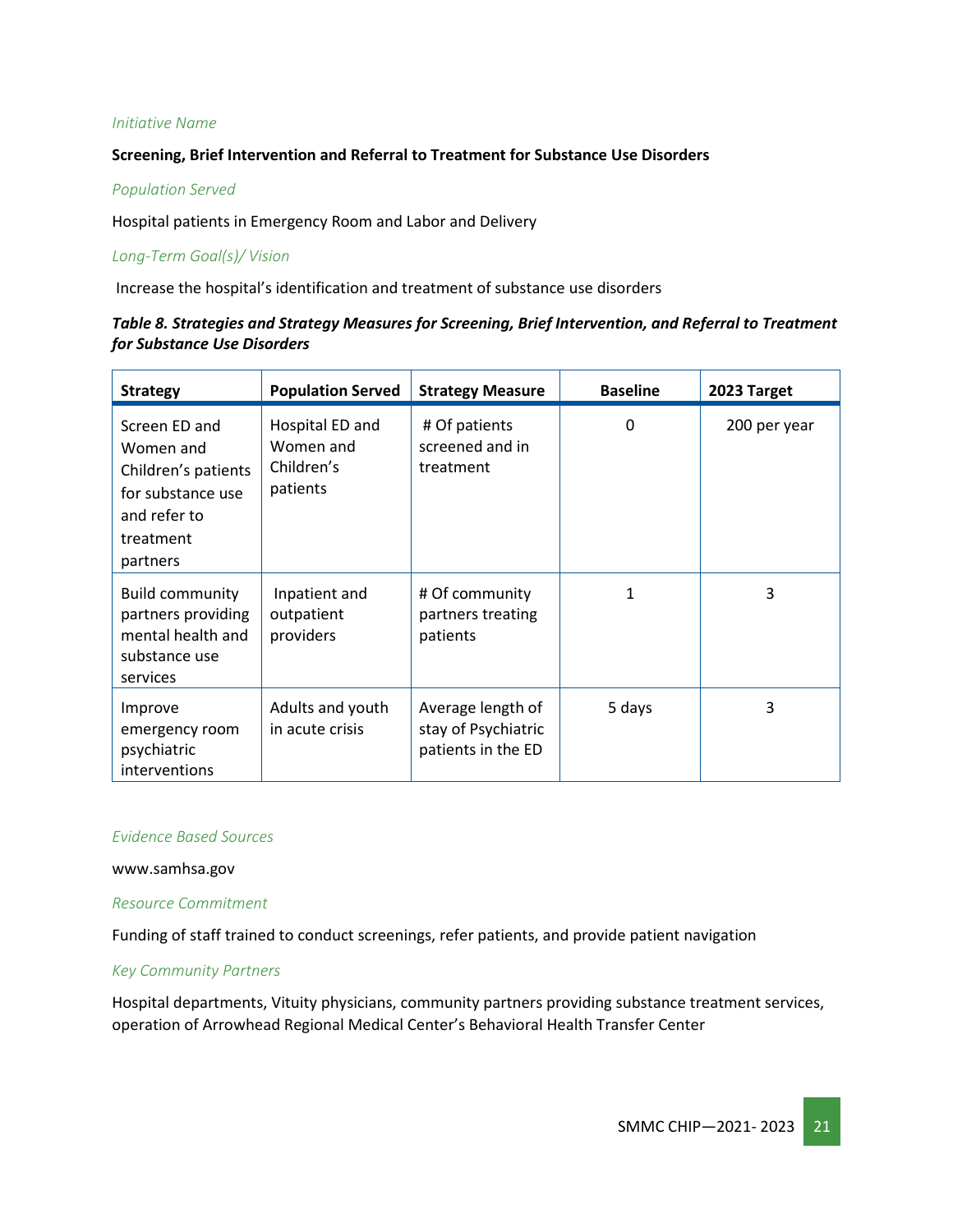#### COMMUNITY NEED ADDRESSED #3: HOMELESSNESS & AFFORDABLE HOUSING

*Initiative Name*

#### **Homelessness Solutions**

#### *Population Served*

Persons who are housing insecure, housing burdened and those in a state of chronic homelessness

#### *Long-Term Goal(s)/ Vision*

A community reducing its number of chronic homeless and expanding the availability of affordable housing to its workforce

| Table 9. Strategies and Strategy Measures for Homelessness Solutions |  |  |  |
|----------------------------------------------------------------------|--|--|--|
|----------------------------------------------------------------------|--|--|--|

| <b>Strategy</b>                                                                                                                                                                    | <b>Population Served</b>                                                                           | <b>Strategy Measure</b>                                           | <b>Baseline</b> | 2023 Target                                                                     |
|------------------------------------------------------------------------------------------------------------------------------------------------------------------------------------|----------------------------------------------------------------------------------------------------|-------------------------------------------------------------------|-----------------|---------------------------------------------------------------------------------|
| Reduce number of<br>administrative days for<br>persons experiencing<br>homelessness by use of a<br>homeless care navigator                                                         | Patients experiencing<br>homelessness treated<br>at hospital or<br>outpatient physician<br>offices | # of<br>administrative<br>days                                    | <b>TBD</b>      | Current number<br>minus 25%                                                     |
| Community coalition<br>advocating for expanding<br>housing and pro housing<br>policies                                                                                             | Families with low and<br>very-low incomes                                                          | # of low and very<br>low income new<br>housing units<br>developed | 0               | <b>100 New</b><br>Housing "under<br>construction" in<br>old town<br>Victorville |
|                                                                                                                                                                                    |                                                                                                    | # of pro<br>affordable<br>housing policies                        | $\Omega$        | 3                                                                               |
| Support the City of<br><b>Victorville's Homeless</b><br>Task Force and County's<br><b>Desert Region Steering</b><br>Committee to open the<br><b>Victorville Wellness</b><br>Campus | People experiencing<br>chronic homelessness                                                        | Campus open                                                       | 0               | 1 center<br>operational                                                         |
| Senior Housing in Apple<br>Valley                                                                                                                                                  | Seniors on limited<br>income                                                                       | # of projects<br>approved                                         | 0               | Town approved<br>1 project                                                      |

#### *Evidence Based Sources*

[www.navigationroundtable.org](http://www.navigationroundtable.org/)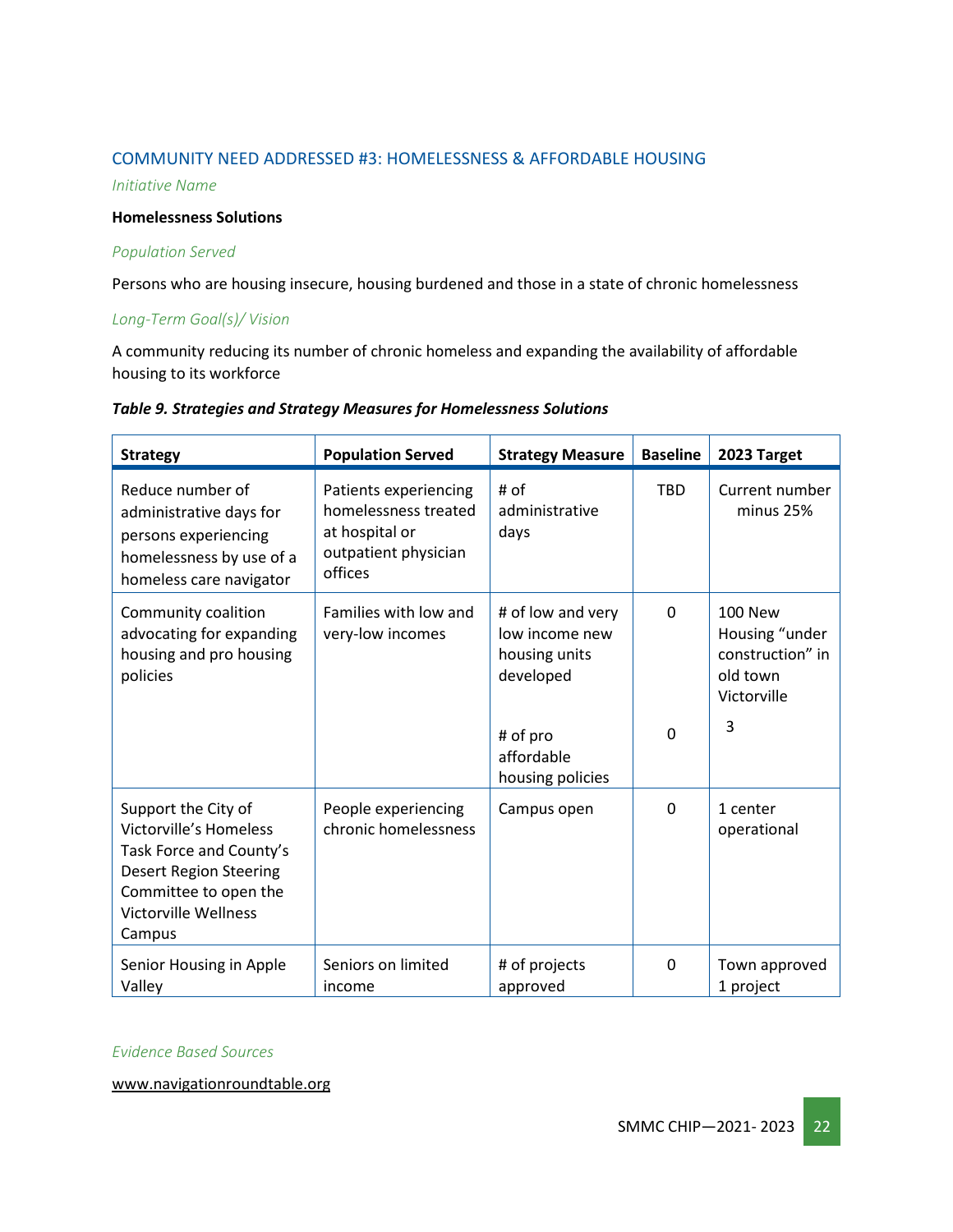#### [www.healthypeople.gov/2020/topics-objectives/topic/social-determinants-of-health](http://www.healthypeople.gov/2020/topics-objectives/topic/social-determinants-of-health)

#### *Resource Commitment*

Funding for patient navigator, Senior Housing project, homeless coalition

#### *Key Community Partners*

County of San Bernardino, City of Victorville, Town of Apple Valley, resident housing advocates, nonprofit housing partners, Housing Authority of San Bernardino, Inland Empire Health Plan

#### COMMUNITY NEED ADDRESSED #4: OBESITY

#### *Initiative Name*

#### **Cal Fresh Healthy Living in the High Desert**

#### *Population Served*

Engage the community, food system and health providers to improve healthy food access to residents with emphasis on persons eligible for Cal Fresh benefits, physician partners screening patients for food as a social determinant of health and improving local access to healthy foods serving the community.

#### *Long-Term Goal(s)/ Vision*

Bringing together the medical and food systems to better serve patients and the community's access to healthy foods.

|  | Table 10. Strategies and Strategy Measures for Cal Fresh Health Living in the High Desert |  |
|--|-------------------------------------------------------------------------------------------|--|
|--|-------------------------------------------------------------------------------------------|--|

| <b>Strategy</b>                                                              | <b>Population Served</b>    | <b>Strategy Measure</b>       | <b>Baseline</b> | 2023 Target |
|------------------------------------------------------------------------------|-----------------------------|-------------------------------|-----------------|-------------|
| Recruit four health<br>partners to screen<br>patients for food<br>insecurity | Adult and youth<br>patients | # of health<br>partners       |                 | 4           |
| Increase Cal Fresh<br>eligible residents<br>enrolled in<br>program           | People with low<br>incomes  | # of persons<br>enrolled      | 2,600           | 3,000       |
| Referrals for food<br>resources by<br>physician partners                     | People with low<br>incomes  | # of referrals                | 0               | 100         |
| Expand access to<br><b>USDA Summer</b><br>Meals                              | Youth with low<br>incomes   | # of sites providing<br>meals | 9               | 15          |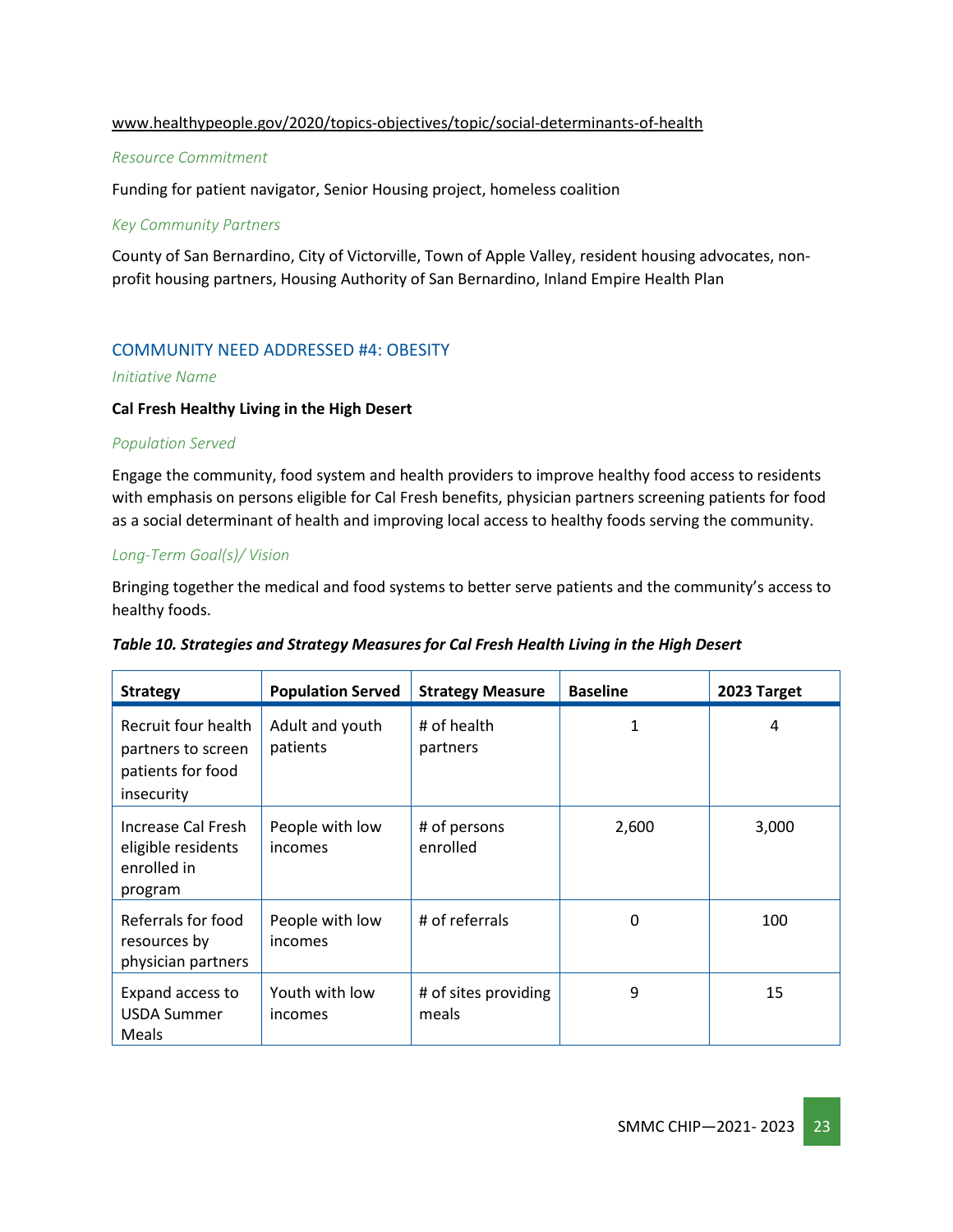#### *Evidence Based Sources*

#### [www.healthypeople.gov/2020/topics-objectives/topic/social-determinants-of-health](http://www.healthypeople.gov/2020/topics-objectives/topic/social-determinants-of-health)

[www.wp.sbcounty.gov/wp-content/uploads/sites/7/2018/01/Food-Security-and-Obesity-in-](http://www.wp.sbcounty.gov/wp-content/uploads/sites/7/2018/01/Food-Security-and-Obesity-in-SanBernardino-County-2017-pdf)[SanBernardino-County-2017-pdf](http://www.wp.sbcounty.gov/wp-content/uploads/sites/7/2018/01/Food-Security-and-Obesity-in-SanBernardino-County-2017-pdf)

#### *Resource Commitment*

Staff and funding to implement campaign engaging physicians, food system, residents, and schools

#### *Key Community Partners*

County Department of Public Health Nutrition Department, St. Mary High Desert Medical Group, Physicians, FQHC clinics, local schools, Community Health Action Network

### <span id="page-23-0"></span>Other Community Benefit Programs and Evaluation Plan

#### *Table 11. Other Community Benefit Programs in Response to Community Needs*

| <b>Initiative (Community</b><br><b>Need Addressed)</b> | <b>Program Name</b>              | <b>Description</b>                                                                                            | <b>Population Served</b><br>(Low Income,<br><b>Vulnerable or Broader</b><br>Community) |
|--------------------------------------------------------|----------------------------------|---------------------------------------------------------------------------------------------------------------|----------------------------------------------------------------------------------------|
| <b>Maternal Infant Health</b><br>(Access to care)      | Lactation<br><b>Services</b>     | Lactation consultants<br>support every mother's<br>infant feeding needs<br>including home visit follow-<br>up | <b>Broader Community</b>                                                               |
| Workforce Development<br>(Economic insecurity)         | <b>Health Career</b><br>Pipeline | College nursing students<br>and high school students<br>engaged in health careers                             | <b>Broader Community</b>                                                               |
| Food donations (Obesity<br>and nutrition)              | Food donations                   | Donations of hospital food<br>to shelters and feeding<br>programs                                             | Low Income                                                                             |